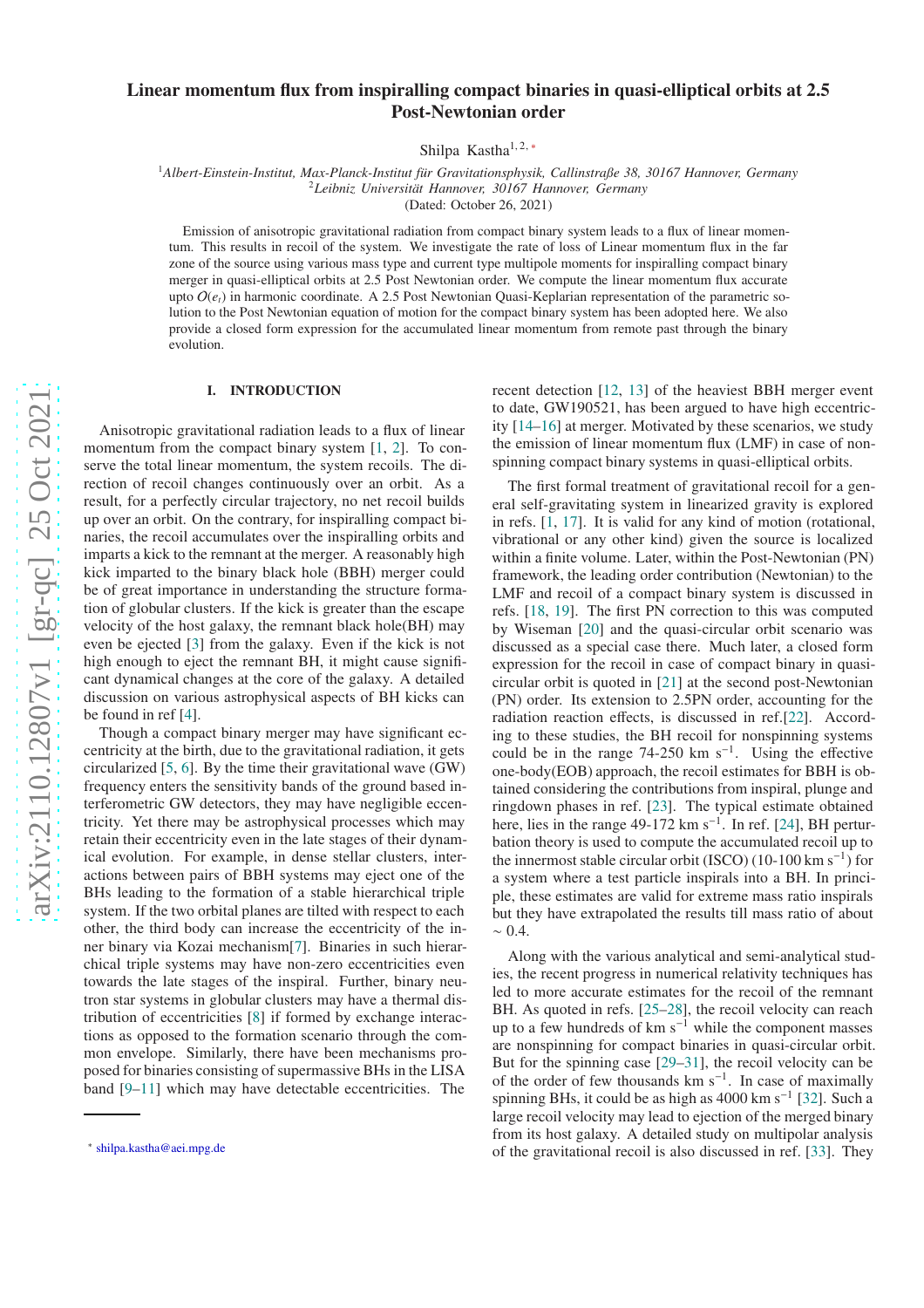have explored the build up of the recoil through the different phases of the binary evolution, (inspiral+merger+ringdown) due to the relative amplitude and the phases of various modes of the GWs.

Using a formal approach within the Multipolar Post-Minkowskian Post-Newtonian (MPM-PN) formalism, the leading order Newtonian contribution to the LMF and the associated recoil of a compact binary system is explored by Fitchett in refs. [\[18,](#page-17-15) [19\]](#page-17-16). The authors have assumed the inspiralling binary to be composed of two point particles moving in a Keplerian orbit. A rough estimate of maximum BH recoil quoted in these studies are ∼ 1500km/s. Assuming the periastron advance to be small, a crude estimate of the recoil at 1PN is also quoted. The first extension of these estimates at 1PN for binaries moving in generic orbits is explored by Wiseman [\[20\]](#page-17-17) and concluded that higher order correction reduces the net momentum ejection. As a special case, they also studied BNS systems moving in quasi-circular orbits. They found the upper bound on the velocity of the center of mass very near to the coalescence to be 1 km s<sup>-1</sup>. In another study [\[34](#page-18-5)], the authors showed a 10% increase in the recoil estimate compared to the quasi-circular case for small eccentricities  $(e < 0.1)$ using close limit approximation. They also claimed that the maximum recoil takes place for the value of the symmetric mass ratio of around  $\eta \sim 0.19$  and the magnitude could be as high as 216 − 242 km/s.

In order to obtain a correct recoil estimates one needs to compute the linear momentum from the system. Here we investigate the linear momentum flux at 2.5 post-Newtonian order for compact binaries moving in quasi-elliptical orbits with non-spinning component masses.

The paper is organized as follows. In section  $II$  we discuss the multipolar decomposition of LMF in terms of the various source type multipole moments and their non-linear interactions. In section [III,](#page-5-0) we discuss the orbital dynamics and in section [IV](#page-5-1) we quote the instantaneous contribution to the LMF in terms of the orbital parameters. In section  $V$  and  $VI$  we summarize the keplerian and generalized quasi-keplerian representations (QKR) of the orbital dynamics and re-express the instanteneous contribution to the LMF in terms of the QK parameters. Section [VII](#page-9-0) and [VIII](#page-11-0) consists of the computation of hereditary and the post-adiabatic contributions to the LMF. We quote the complete LMF at 2.5PN in section [IX.](#page-12-0) Finally in section  $X$  we compute the accumulated linear momentum through the inspiralling orbits from remote past.

### <span id="page-1-0"></span>II. MULTIPOLE DECOMPOSITION OF LINEAR MOMENTUM FLUX

For an isolated source, gravitational wave generation is well studied under the framework of multipolar decomposition [\[35\]](#page-18-6). Following [\[35](#page-18-6)], we explicitly write down the multipolar decomposition of far-zone linear momentum flux (LMF) for an isolated source at the 2.5 post-Newtonian order in terms symmetric trace-free (STF) radiative mass type and current type multipole moments [see Eq.(2.1) of ref. [\[22](#page-17-19)]].

<span id="page-1-1"></span>
$$
\mathcal{F}_{i} = \frac{G}{c^{7}} \left\{ \left[ \frac{2}{63} U_{ijk}^{(1)} U_{jk}^{(1)} + \frac{16}{45} \varepsilon_{ijk} U_{ja}^{(1)} V_{ka}^{(1)} \right] + \frac{1}{c^{2}} \left[ \frac{1}{1134} U_{ijkl}^{(1)} U_{jkl}^{(1)} + \frac{1}{126} \varepsilon_{ijk} U_{jab}^{(1)} V_{kab}^{(1)} + \frac{4}{63} V_{ijk}^{(1)} V_{jk}^{(1)} \right] + \frac{1}{c^{4}} \left[ \frac{1}{59400} U_{ijklm}^{(1)} U_{jklm}^{(1)} + \frac{2}{14175} \varepsilon_{ijk} U_{jabc}^{(1)} V_{kabc}^{(1)} + \frac{2}{945} V_{ijkl}^{(1)} V_{jkl}^{(1)} \right] + O\left( \frac{1}{c^{6}} \right) \right\}.
$$
\n(2.1)

Here  $U_K^{(p)}$  $\binom{p}{K}$  and  $V_K^{(p)}$  $\binom{p}{K}$  (*K* = *i*<sub>1</sub>*i*<sub>2</sub> · · · *i*<sub>*k*</sub> represents the multi-index structure of the tensors of order  $k$  in three dimension) are the *p th*-time derivative of mass-type and current-type radiative multipole moments respectively.  $\varepsilon_{ijk}$  is the usual three dimensional Levi-Civita tensor, with a value +1 in case of all even permutations and −1 for all the odd ones. The multipole moments in the formula, are functions of retarded time  $(t - (r/c))$ in radiative coordinates, where *r* and *t* denote the distance of the source from the observer and the time of observation respectively.

Using the multipolar post Minkowskian (MPM) formal-ism [\[36](#page-18-7)[–47](#page-18-8)] the two types of radiative moments,  $(U_L, V_L)$  can be expressed in terms of two canonical moments (*ML*, *S <sup>L</sup>*) and eventually as a function of all the source multipole moments  $(I_L, J_L, X_L, W_L, Y_L, Z_L)$  [\[48\]](#page-18-9) at the 2.5PN order. Every radiative moment has two types of contributions. One of them is only a function of retarded time and hence called the *instanta-*

*neous* part. The other one depends on the dynamical behavior of the system throughout its entire past and referred to as the *hereditary* contributions. These contributions contain information about various multipolar interactions the gravitational wave undergoes, as it propagates from the source to the detector.

For the reader's convenience, here we explicitly quote all the radiative moments in terms of the source moments, accurate up to the order necessary for the present calculation(see Eqs.  $(3.1)-(3.18b)$  of refs.  $[49]$ ). Since the leading order term in the LMF expression (see Eq. [2.1\)](#page-1-1) consists of the mass quadrupole moment  $(U_{ii})$ , the desired accuracy of  $U_{ii}$  is 2.5PN. Furthermore, the decomposition of mass quadrupole moment into instantaneous and hereditary parts is as follows,

<span id="page-1-2"></span>
$$
U_{ij} = U_{ij}^{\text{inst}} + U_{ij}^{\text{hered}},\tag{2.2}
$$

where the instantaneous and the hereditary parts explicitly read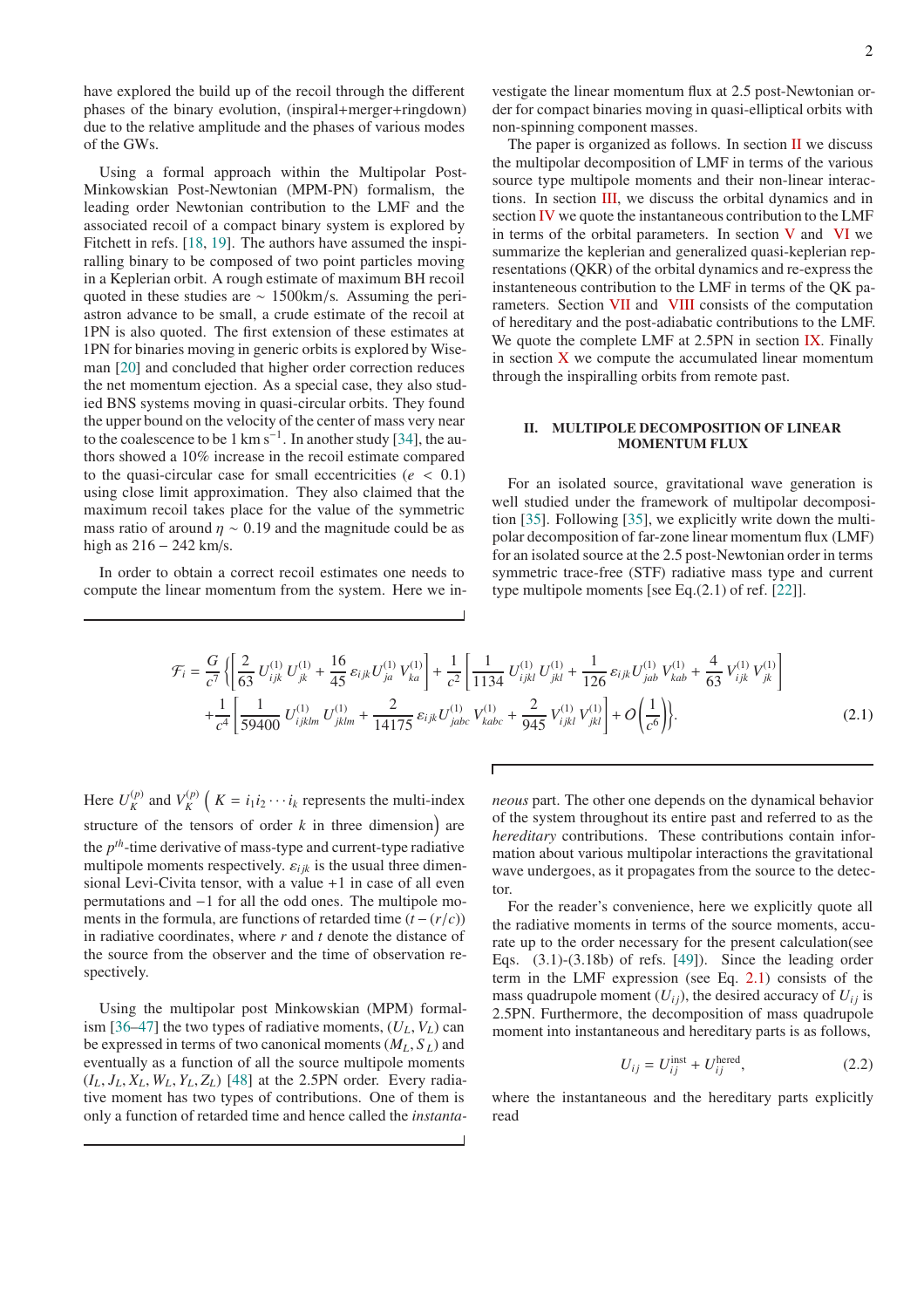$$
U_{ij}^{\text{inst}}(U) = I_{ij}^{(2)}(U) + \frac{G}{c^5} \left\{ \frac{1}{7} I_{a(i}^{(5)} I_{j)a} - \frac{5}{7} I_{a(i}^{(4)} I_{j)a}^{(1)} - \frac{2}{7} I_{a(i}^{(3)} I_{j)a}^{(2)} + \frac{1}{3} \varepsilon_{ab\langle i} I_{j)a}^{(4)} J_b + 4 \left[ W^{(4)} I_{ij} + W^{(3)} I_{ij}^{(1)} - W^{(2)} I_{ij}^{(2)} - W^{(1)} I_{ij}^{(3)} \right] \right\} + O\left(\frac{1}{c^7}\right),\tag{2.3a}
$$

$$
U_{ij}^{\text{hered}}(U) = \frac{2GM}{c^3} \int_{-\infty}^{U} d\tau \left[ \ln \left( \frac{U - \tau}{2\tau_0} \right) + \frac{11}{12} \right] I_{ij}^{(4)}(\tau) + \frac{G}{c^5} \left\{ -\frac{2}{7} \int_{-\infty}^{U} d\tau I_{a(i}^{(3)}(\tau) I_{j)a}^{(3)}(\tau) \right\} + 2 \left( \frac{GM}{c^3} \right)^2 \int_{-\infty}^{U} d\tau \left[ \ln^2 \left( \frac{U - \tau}{2\tau_0} \right) + \frac{57}{70} \ln \left( \frac{U - \tau}{2\tau_0} \right) + \frac{124627}{44100} \right] I_{ij}^{(5)}(\tau) + O \left( \frac{1}{c^7} \right). \tag{2.3b}
$$

In the above expression, *M* represents the Arnowitt, Deser and Misner (ADM) mass of the source and hence undergoes relativistic corrections given by  $M = m(1 - \eta x/2)$ . The constant  $\tau_0$  is related to an arbitrary length scale  $r_0$  by  $\tau_0 = r_0/c$ and was originally introduced in the MPM formalism.

The required accuracy of mass octupole moment is 1.5PN

which is,

 $\overline{\phantom{a}}$ 

$$
U_{ijk} = U_{ijk}^{\text{inst}} + U_{ijk}^{\text{hered}},\tag{2.4}
$$

and both the parts separately read

$$
U_{ijk}^{inst}(U) = I_{ijk}^{(3)}(U) + \frac{G}{c^5} \left\{ -\frac{4}{3} I_{\alpha\langle i}^{(3)} I_{jk\rangle a}^{(3)} - \frac{9}{4} I_{\alpha\langle i}^{(4)} I_{jk\rangle a}^{(2)} + \frac{1}{4} I_{\alpha\langle i}^{(2)} I_{jk\rangle a}^{(4)} - \frac{3}{4} I_{\alpha\langle i}^{(5)} I_{jk\rangle a}^{(1)} + \frac{1}{4} I_{\alpha\langle i}^{(1)} I_{jk\rangle a}^{(5)} + \frac{1}{12} I_{\alpha\langle i}^{(6)} I_{jk\rangle a}^{(6)}
$$
  
+ 
$$
\frac{1}{4} I_{\alpha\langle i} I_{jk\rangle a}^{(6)} + \frac{1}{5} \varepsilon_{ab\langle i} \left[ -12 J_{ja}^{(2)} I_{kj\rangle b}^{(3)} - 8 I_{ja}^{(2)} J_{kj\rangle b}^{(3)} - 3 J_{ja}^{(1)} I_{kj\rangle b}^{(4)} - 27 I_{ja}^{(1)} J_{kj\rangle b}^{(4)} - J_{ja} I_{kj\rangle b}^{(5)} - 9 I_{ja} J_{kj\rangle b}^{(5)}
$$
  

$$
- \frac{9}{4} J_{a} I_{jk\rangle b}^{(5)} \right\} + \frac{12}{5} J_{\langle i} J_{jk\rangle}^{(4)} + 4 \left[ W^{(2)} I_{ijk} - W^{(1)} I_{ijk}^{(1)} + 3 I_{\langle i} J_{kj}^{(1)} \right]^{(3)} \right\} + O\left(\frac{1}{c^6}\right),
$$
  

$$
U_{ijk}^{hered}(U) = \frac{2GM}{c^3} \int_{-\infty}^{U} d\tau \left[ \ln \left( \frac{U - \tau}{2\tau_0} \right) + \frac{97}{60} \right] I_{ijk}^{(5)}(\tau) + \frac{G}{c^5} \left\{ \int_{-\infty}^{U} d\tau \left[ -\frac{1}{3} I_{\alpha\langle i}^{(3)}(\tau) I_{jk\rangle a}^{(4)}(\tau) - \frac{4}{5} \varepsilon_{ab\langle i} I_{ja}^{(3)}(\tau) J_{kj\rangle}^{(3)}(\tau) \right] \right\} + O\left(\frac{1}{c^6}\right).
$$

As the other two mass type mulitpole moments  $U_{ijkl}$  and  $U_{ijklm}$  appear in the LMF at 1PN and 2PN respectively, the desired accuracy for these two are 1.5 PN and 0.5PN respectively, which read,

$$
U_{ijkl} = U_{ijkl}^{\text{inst}} + U_{ijkl}^{\text{hered}},\tag{2.6}
$$

$$
U_{ijkl}^{inst}(U) = I_{ijkl}^{(4)}(U) + \frac{G}{c^3} \left\{ -\frac{21}{5} I_{\langle ij \rangle}^{(5)} I_{kl\rangle} - \frac{63}{5} I_{\langle ij \rangle}^{(4)} I_{kl\rangle}^{(1)} - \frac{102}{5} I_{\langle ij \rangle}^{(3)} I_{kl\rangle}^{(2)} \right\} + O\left(\frac{1}{c^5}\right),\tag{2.7a}
$$

$$
U_{ijkl}^{\text{hered}}(U) = \frac{G}{c^3} \left\{ 2M \int_{-\infty}^{U} d\tau \left[ \ln \left( \frac{U - \tau}{2\tau_0} \right) + \frac{59}{30} \right] I_{ijkl}^{(6)}(\tau) + \frac{2}{5} \int_{-\infty}^{U} d\tau I_{\langle ij \rangle}^{(3)}(\tau) I_{\langle kl \rangle}^{(3)}(\tau) \right\} + O\left( \frac{1}{c^5} \right). \tag{2.7b}
$$

 $\overline{1}$ 

$$
U_{ijklm}^{\text{inst}}(T_R) = I_{ijklm}^{(4)}(T_R) + O\left(\frac{1}{c^4}\right).
$$
 (2.8)

ment is needed to be evaluated at 2.5PN order.

$$
V_{ij} = V_{ij}^{\text{inst}} + V_{ij}^{\text{hered}},\tag{2.9}
$$

The instantaneous and the hereditary parts of the current quadrupole moments read

Among the current type moments, current quadrupole mo-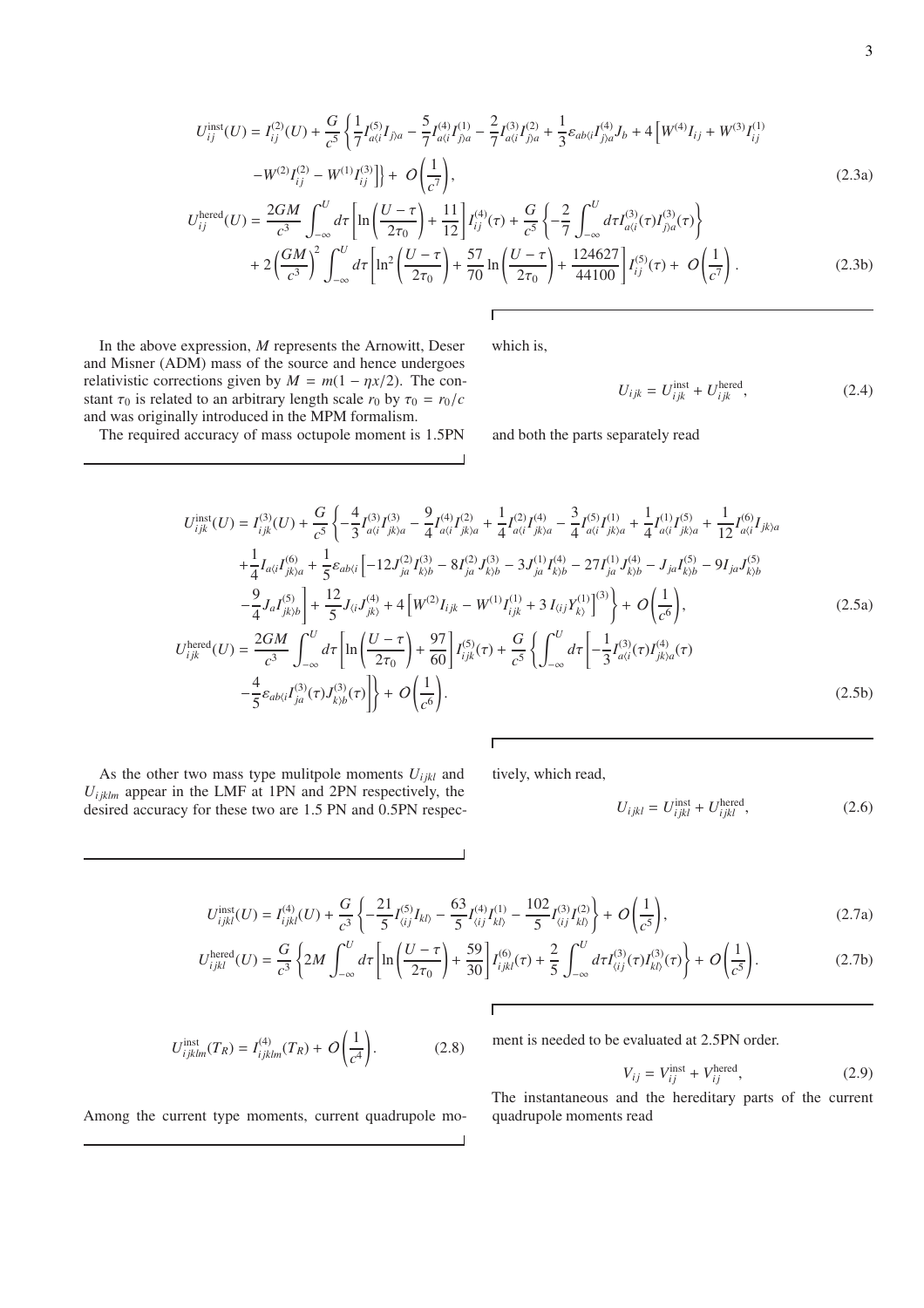$$
V_{ij}^{\text{inst}}(U) = J_{ij}^{(2)}(U) + \frac{G}{7c^5} \left\{ 4J_{a(i}^{(2)}I_{j)a}^{(3)} + 8I_{a(i}^{(2)}J_{j)a}^{(3)} + 17J_{a(i}^{(1)}I_{j)a}^{(4)} - 3I_{a(i}^{(1)}J_{j)a}^{(4)} + 9I_{a(i}I_{j)a}^{(5)} - 3I_{a(i}J_{j)a}^{(5)}
$$

$$
- \frac{1}{4}J_a I_{ija}^{(5)} - 7\varepsilon_{ab(i}J_a J_{j)b}^{(4)} + \frac{1}{2}\varepsilon_{ac(i} \left[ 3I_{ab}^{(3)}I_{j)bc}^{(3)} + \frac{353}{24}I_{j)bc}^{(2)}I_{ab}^{(4)} - \frac{5}{12}I_{ab}^{(2)}I_{j)bc}^{(4)} + \frac{113}{8}I_{j)bc}^{(1)}I_{ab}^{(5)}
$$

$$
- \frac{3}{8}I_{ab}^{(1)}I_{j)bc}^{(5)} + \frac{15}{4}I_{j)bc}I_{ab}^{(6)} + \frac{3}{8}I_{ab}I_{j)bc}^{(6)} \right\} + 14 \left[ \varepsilon_{ab(i} \left( -I_{j)b}^{(3)}W_a - 2I_{j)b}Y_a^{(2)} + I_{j)b}^{(1)}Y_a^{(1)} \right)
$$

$$
+ 3J_{\langle i}Y_{j\rangle}^{(1)} - 2J_{ij}^{(1)}W^{(1)} \right]^{(2)} \right\} + O\left(\frac{1}{c^6}\right),
$$
(2.10a)

$$
V_{ij}^{\text{hered}}(U) = \frac{2GM}{c^3} \int_{-\infty}^{U} d\tau \left[ \ln \left( \frac{U - \tau}{2\tau_0} \right) + \frac{7}{6} \right] J_{ij}^{(4)}(\tau) + O\left( \frac{1}{c^6} \right). \tag{2.10b}
$$

For current octupole moment the two contributions are the fol- lowing

$$
V_{ijk} = V_{ijk}^{\text{inst}} + V_{ijk}^{\text{hered}},\tag{2.11}
$$

where  $V_{ijk}^{\text{inst}}$  and  $V_{ijk}^{\text{hered}}$  are given in terms of the source multipole moments as

$$
V_{ijk}^{\text{inst}}(U) = J_{ijk}^{(3)}(U) + \frac{G}{c^3} \left\{ \frac{1}{10} \varepsilon_{ab\langle i} I_{ja}^{(5)} I_{k\rangle b} - \frac{1}{2} \varepsilon_{ab\langle i} I_{ja}^{(4)} I_{k\rangle b}^{(1)} - 2J_{\langle i} I_{jk\rangle}^{(4)} \right\} + O\left(\frac{1}{c^5}\right),\tag{2.12a}
$$

$$
V_{ijk}^{\text{hered}}(U) = \frac{2GM}{c^3} \int_{-\infty}^{U} d\tau \left[ \ln \left( \frac{U - \tau}{2\tau_0} \right) + \frac{5}{3} \right] J_{ijk}^{(5)}(\tau) + O\left( \frac{1}{c^5} \right). \tag{2.12b}
$$

For one other current type moments  $V_{ijkl}$ , we only need the instantaneous part to obtain LMF at 2.5PN, which reads,

$$
V_{ijkl}^{\text{inst}}(T_R) = J_{ijkl}^{(4)}(T_R) + O\left(\frac{1}{c^3}\right). \tag{2.13}
$$

Using Eqs.  $(2.2)-(2.13)$  $(2.2)-(2.13)$  we obtain the closed form expression for LMF at 2.5PN in terms of the source multipole moments. Similar to the radiative moments, the LMF also admits a decomposition into instantaneous and hereditary parts. The in-

<span id="page-3-0"></span>stantaneous and the hereditary parts indicate two distinct physical processes and their evaluations need separate treatments. Thus, for our convenience, we explicitly write the two types of contributions ( instantaneous and hereditary) to linear momentum flux separately as follows,

$$
\mathcal{F}_i = (\mathcal{F}_i)_{\text{inst}} + (\mathcal{F}_i)_{\text{hered}},\tag{2.14}
$$

where the instantaneous part up to 2.5PN in terms of the source multipole moments is (see Eq.(2.2) of ref. [\[22](#page-17-19)])

<span id="page-3-1"></span>
$$
\begin{split}\n(\mathcal{F}_{i})_{\text{inst}} &= \frac{G}{c^{7}} \left\{ \frac{2}{63} I_{ijk}^{(4)} I_{jk}^{(3)} + \frac{16}{45} \varepsilon_{ijk} I_{ja}^{(3)} J_{ka}^{(3)} + \frac{1}{c^{2}} \left[ \frac{1}{1134} I_{ijkl}^{(5)} I_{jkl}^{(4)} + \frac{4}{63} J_{ijk}^{(4)} J_{jk}^{(3)} + \frac{1}{126} \varepsilon_{ijk} I_{jab}^{(4)} J_{kab}^{(4)} \right] \\
&+ \frac{1}{c^{4}} \left[ \frac{1}{59400} I_{ijklm}^{(6)} I_{jklm}^{(5)} + \frac{2}{945} J_{ijkl}^{(5)} J_{jkl}^{(4)} + \frac{2}{14175} \varepsilon_{ijk} I_{jabc}^{(5)} J_{kabc}^{(5)} \right] \\
&+ \frac{G}{c^{5}} \left[ \frac{2}{63} \left( I_{ijk}^{(4)} \left[ \frac{1}{7} I_{\alpha(j}^{(6)} I_{k)a} - \frac{4}{7} I_{\alpha(j}^{(5)} I_{k)a}^{(1)} - I_{\alpha(j)}^{(4)} I_{k)a}^{(2)} - \frac{4}{7} I_{\alpha(j)}^{(3)} I_{k)a}^{(3)} + \frac{1}{3} \varepsilon_{ab(j} I_{k)a}^{(5)} I_{b} \right. \\
&+ 4 \left[ W^{(2)} I_{jk} - W^{(1)} I_{jk}^{(1)} \right]^{(3)} \right] + I_{jk}^{(3)} \left[ -\frac{43}{12} I_{\alpha(i}^{(4)} I_{jka}^{(3)} - \frac{17}{12} I_{\alpha(i}^{(3)} I_{jka}^{(4)} - 3 I_{\alpha(i)}^{(5)} I_{jka}^{(2)} \right. \\
&+ \frac{1}{2} I_{\alpha(i}^{(2)} I_{jka}^{(5)} - \frac{2}{3} I_{\alpha(i)}^{(6)} I_{jka}^{(1)} + \frac{1}{2} I_{\alpha(i)}^{(1)} I_{jka}^{(6)} + \frac{1}{12} I_{\alpha(i)}^{(7)} I_{jka} + \frac{1}{4} I_{\alpha(i} I_{jka}^{(7)} + \frac{1}{5} \varepsilon_{ab(i} \
$$

 $\blacksquare$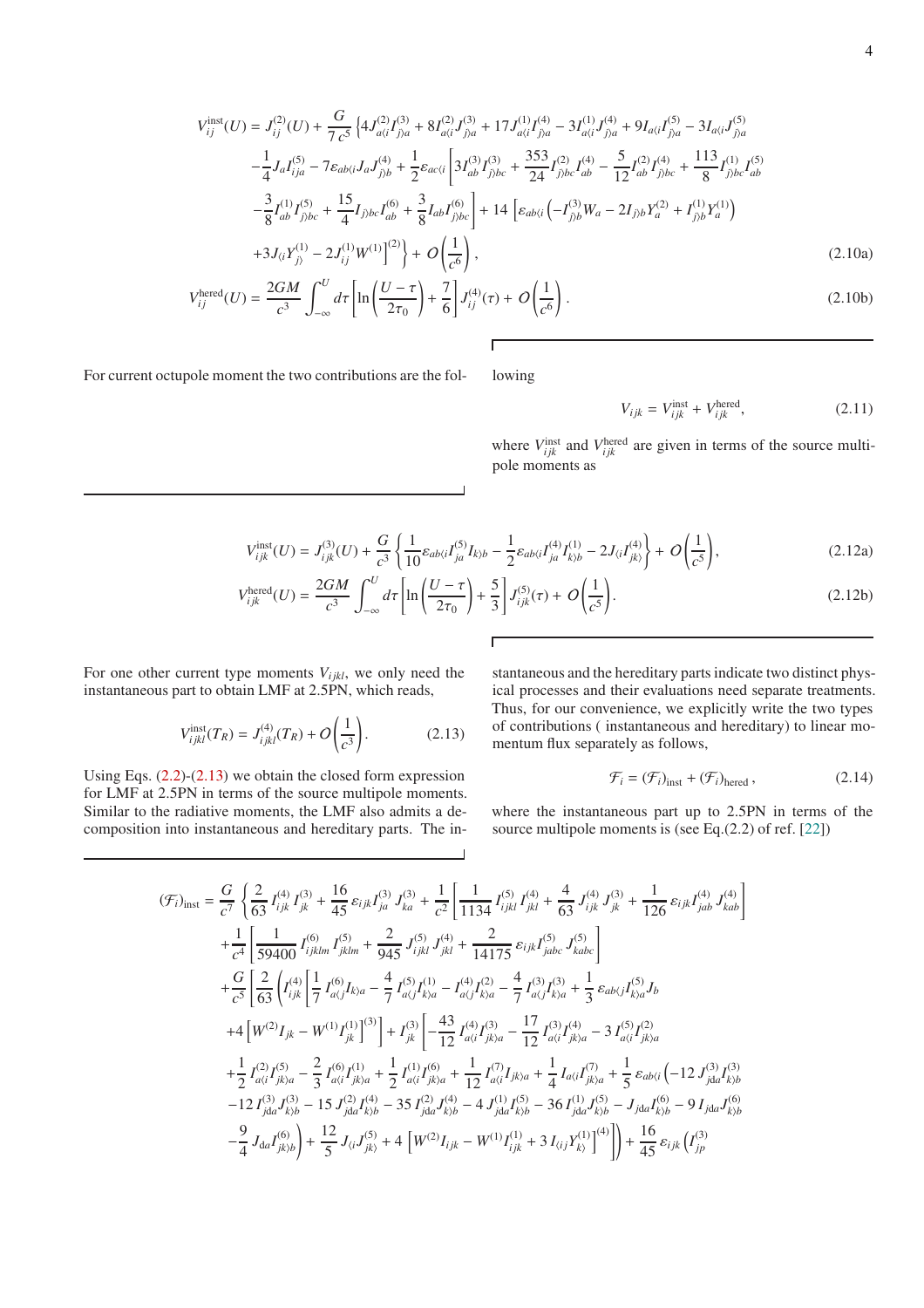$$
\begin{split}\n&\left[\frac{4}{7}J_{a(k}^{(3)}I_{p)a}^{(3)} + \frac{8}{7}I_{a(k}^{(3)}J_{p)a}^{(3)} + 3J_{a(k}^{(2)}I_{p)a}^{(4)} + \frac{5}{7}I_{a(k}^{(2)}J_{p)a}^{(4)} + \frac{26}{7}J_{a(k}^{(1)}I_{p)a}^{(5)} - \frac{6}{7}I_{a(k}^{(1)}J_{p)a}^{(5)} + \frac{9}{7}J_{a(k}^{(6)}I_{p)a} \\
&- \frac{3}{7}I_{a(k}J_{p)a}^{(6)} - \frac{1}{28}J_aI_{kpa}^{(6)} - \varepsilon_{ab(k}J_{da}J_{p)b}^{(5)} + \frac{1}{14}\varepsilon_{ac(k}\left(\frac{425}{24}I_{p)bc}^{(3)}I_{ab}^{(4)} + \frac{31}{12}I_{p)bc}^{(4)}I_{ab}^{(3)} + \frac{173}{6}I_{p)bc}^{(2)}I_{ab}^{(5)}\right. \\
&\left. - \frac{19}{24}I_{p)bc}^{(5)}I_{ab}^{(2)} + \frac{143}{8}I_{p)bc}^{(1)}I_{ab}^{(6)} + \frac{15}{4}I_{p)bc}I_{ab}^{(7)} + \frac{3}{8}I_{p)bc}^{(7)}I_{ab}^{(7)}\right] + 2\left[\varepsilon_{ab(k}\left(-I_{p)b}^{(3)}W_a - 2I_{p)b}Y_a^{(2)} + I_{p,b}^{(1)}Y_a^{(1)}\right) + 3J_{(k}Y_{p)}^{(1)} - 2J_{(k}^{(1)}W^{(1)}\right]^{(3)}\right] + J_{kp}^{(3)}\left[\frac{1}{7}I_{a(j}^{(6)}I_{p)a} - \frac{4}{7}I_{a(j}^{(5)}I_{p)a}^{(1)} - I_{a(j}^{(4)}I_{p)a}^{(2)} - \frac{4}{7}I_{a(j}^{(3)}I_{p)a}^{(3)}\right. \\
&\left. + \frac{1}{3}\varepsilon_{ab(j}I_{p)a}^{(5)}J_b + 4\left[W^{(2)}I_{jp} - W^{(1)}I_{jp}^{(1)}\right]^{(3)}\right] + \frac{1}{1134}I_{jkl}^{(
$$

where,

 $\Gamma$ 

 $\overline{\phantom{a}}$ 

$$
\left[W^{(2)}I_{ij} - W^{(1)}I_{ij}^{(1)}\right]^{(3)} = \left[2\ W^{(4)}I_{ij}^{(1)} + W^{(5)}I_{ij} - W^{(1)}I_{ij}^{(4)} - 2\ W^{(2)}I_{ij}^{(3)}\right],\tag{2.16}
$$
\n
$$
\left[W^{(2)}I_{ijk} - W^{(1)}I_{ijk}^{(1)} + 3\ I_{\langle ij}Y_{k\rangle}^{(1)}\right]^{(4)} = \left[W^{(6)}I_{ijk} + 3\ W^{(5)}I_{ijk}^{(1)} + 2\ W^{(4)}I_{ijk}^{(2)} - 3\ W^{(2)}I_{ijk}^{(4)}\right]
$$

$$
-2 W^{(3)} I_{ijk}^{(3)} - W^{(1)} I_{ijk}^{(5)} + 3 I_{\langle i j} Y_{k\rangle}^{(5)} + 12 I_{\langle i j}^{(1)} Y_{k\rangle}^{(4)} + 18 I_{\langle i j}^{(2)} Y_{k\rangle}^{(3)} + 12 I_{\langle i j}^{(3)} Y_{k\rangle}^{(2)} + 3 I_{\langle i j}^{(4)} Y_{k\rangle}^{(1)} \,,
$$
\n(2.17)

$$
\[ \varepsilon_{ab\langle i} \left( -I_{j\rangle b}^{(3)} W_a - 2 I_{j\rangle b} Y_a^{(2)} + I_{j\rangle b}^{(1)} Y_a^{(1)} \right) \]^{(3)} = \varepsilon_{ab\langle i} \left( -I_{j\rangle b}^{(6)} W_a - 3 I_{j\rangle b}^{(5)} W_a^{(1)} - 3 I_{j\rangle b}^{(4)} W_a^{(2)} - I_{j\rangle b}^{(3)} W_a^{(3)} - 2 I_{j\rangle b} Y_a^{(5)} - 5 I_{j\rangle b}^{(1)} Y_a^{(4)} - 3 I_{j\rangle b}^{(2)} Y_a^{(3)} + I_{j\rangle b}^{(3)} Y_a^{(2)} + I_{j\rangle b}^{(4)} Y_a^{(1)} \] \,, \tag{2.18}
$$

 $\overline{1}$ 

$$
\[3 J_{\langle i} Y_{j\rangle}^{(1)} - 2 J_{ij}^{(1)} W^{(1)}\]^{(3)} = \[3 J_{\langle i} Y_{j\rangle}^{(4)} - 2 J_{ij}^{(1)} W^{(4)} - 6 J_{ij}^{(2)} W^{(3)} - 6 J_{ij}^{(3)} W^{(2)} - 2 J_{ij}^{(4)} W^{(1)}\] \tag{2.19}
$$

In the above equations, symmetric trace-free projections of the mulitpole moments are denoted by the angular brackets  $(\langle \rangle)$  around their indices and the underlined indices are excluded while taking the projection. And the hereditary contribution to LMF at 2.5PN is

<span id="page-4-0"></span>
$$
\begin{split}\n(\mathcal{F}_{i})_{\text{hered}} &= \frac{4 \, G^{2} \, M}{63 \, c^{10}} I_{ijk}^{(4)}(U) \int_{0}^{\infty} d\tau \left[ \ln \left( \frac{\tau}{2\tau_{0}} \right) + \frac{11}{12} \right] I_{jk}^{(5)}(U - \tau) + \frac{4 \, G^{2} \, M}{63 \, c^{10}} I_{jk}^{(3)}(U) \int_{0}^{\infty} d\tau \left[ \ln \left( \frac{\tau}{2\tau_{0}} \right) + \frac{97}{60} \right] I_{ijk}^{(6)}(U - \tau) \\
&+ \frac{32 \, G^{2} \, M}{45 \, c^{10}} \, \varepsilon_{ijk} I_{ja}^{(3)}(U) \int_{0}^{\infty} d\tau \left[ \ln \left( \frac{\tau}{2\tau_{0}} \right) + \frac{7}{6} \right] J_{ka}^{(5)}(U - \tau) + \frac{32 \, G^{2} \, M}{45 \, c^{10}} \, \varepsilon_{ijk} J_{ka}^{(3)}(U) \int_{0}^{\infty} d\tau \left[ \ln \left( \frac{\tau}{2\tau_{0}} \right) + \frac{11}{12} \right] I_{ja}^{(5)}(U - \tau) \\
&+ \frac{G^{2} \, M}{567 \, c^{12}} I_{ijkl}^{(5)}(U) \int_{0}^{\infty} d\tau \left[ \ln \left( \frac{\tau}{2\tau_{0}} \right) + \frac{97}{60} \right] I_{jkl}^{(6)}(U - \tau) + \frac{G^{2} \, M}{567 \, c^{12}} I_{jkl}^{(4)}(U) \int_{0}^{\infty} d\tau \left[ \ln \left( \frac{\tau}{2\tau_{0}} \right) + \frac{59}{30} \right] I_{ijkl}^{(7)}(U - \tau) \\
&+ \frac{G^{2} \, M}{63 \, c^{12}} \, \varepsilon_{ijk} I_{jab}^{(4)}(U) \int_{0}^{\infty} d\tau \left[ \ln \left( \frac{\tau}{2\tau_{0}} \right) + \frac{5}{3} \right] J_{kab}^{(6)}(U - \tau) + \frac{G^{2} \, M}{63 \, c^{12}} \, \
$$

 $\overline{\phantom{a}}$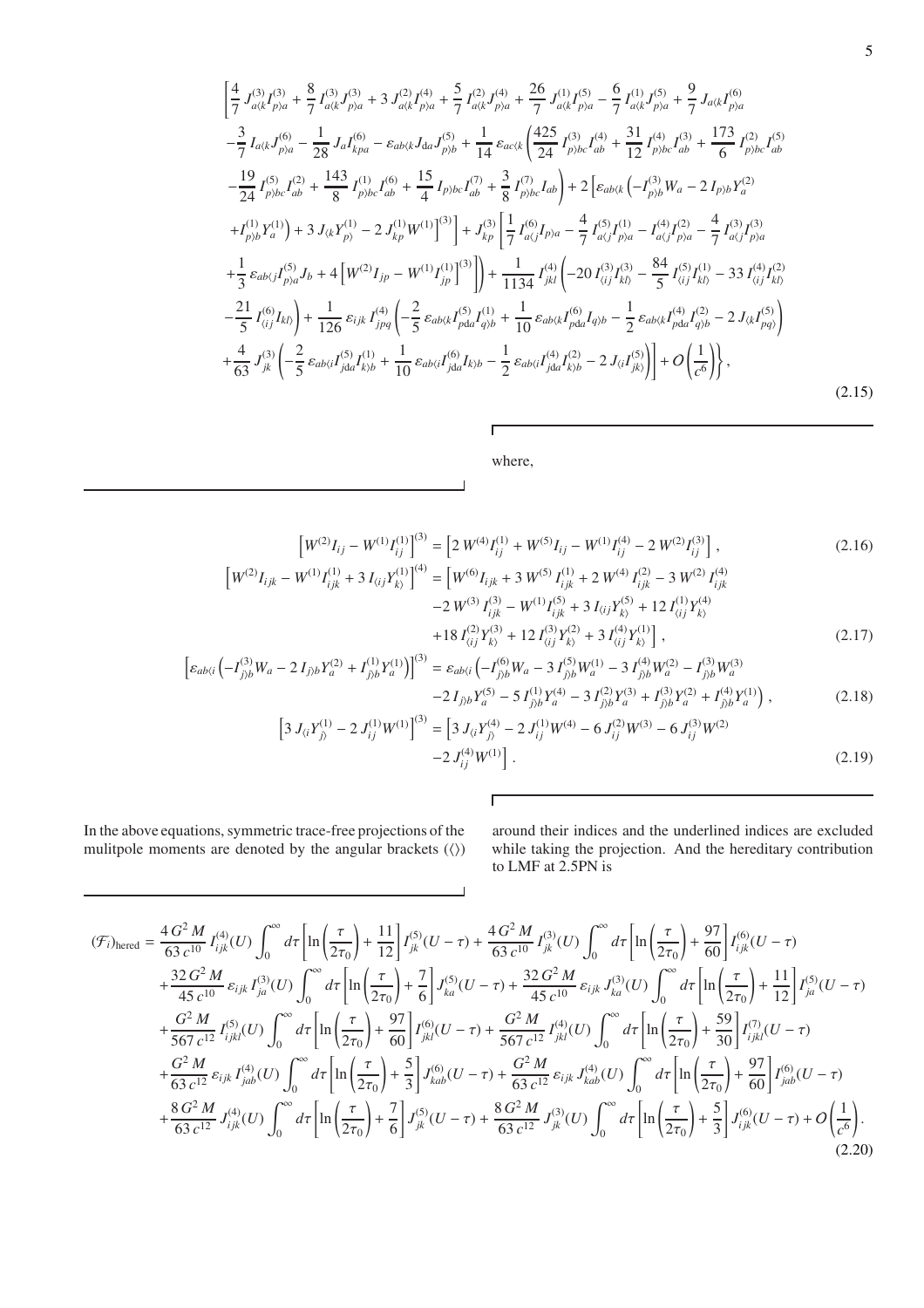# <span id="page-5-0"></span>III. ORBITAL DYNAMICS OF THE COMPACT BINARY **SOURCE**

In the previous section, we have provided an explicit closed form expression of the far-zone linear momentum flux from a compact binary system in terms of various source multipole moments. Here we specialize to the case of a non-spinning compact binary system in quasi-elliptical orbits, with the component masses  $m_1$  and  $m_2$  with  $m_1 \ge m_2$ , the total mass  $m = m_1 + m_2$ , and the symmetric mass ratio,  $\eta = m_1 m_2 / m^2$ . Since the binary constituents are nonspinning, its motion is completely confined in a plane with a relative separation,

$$
\mathbf{x} = \mathbf{x}_1 - \mathbf{x}_2 = r \,\hat{\mathbf{n}},\tag{3.1}
$$

with  $r = |x|$ ,  $x_1$  and  $x_2$  are the position vectors of the component masses, and  $\hat{\mathbf{n}}$  is the unit vector along the relative separation vector. In polar coordinates,

$$
\hat{\mathbf{n}} = \frac{\mathbf{x}}{r} = \cos\phi \,\hat{\mathbf{e}}_{\mathbf{x}} + \sin\phi \,\hat{\mathbf{e}}_{\mathbf{y}}\,,\tag{3.2}
$$

where  $\phi$  is the orbital phase of the binary, and  $\hat{\mathbf{e}}_{\mathbf{x}}$  and  $\hat{\mathbf{e}}_{\mathbf{y}}$  are the unit vectors along *x* and y axes. The relative velocity and acceleration for the system are the following,

$$
\mathbf{v} = \frac{d\mathbf{x}}{dt} = (\dot{r}\cos\phi - r\dot{\phi}\sin\phi)\,\hat{\mathbf{e}}_{\mathbf{x}} + (\dot{r}\sin\phi + r\dot{\phi}\cos\phi)\,\hat{\mathbf{e}}_{\mathbf{y}}\,,\tag{3.3}
$$

$$
\mathbf{a} = \frac{\mathrm{d}\mathbf{v}}{\mathrm{d}t} = \frac{\mathrm{d}^2\mathbf{x}}{\mathrm{d}t}.
$$
 (3.4)

To calculate the 2.5PN accurate LMF, we need the time derivative of the source multipole moments. Hence we need 2.5PN accurate equations of motion for the compact binary system.

We use the same from ref. [\[50,](#page-18-11) [51](#page-18-12)] in the center of mass frame. The equation of motion can be used to write down the following expressions in order to obtain the derivatives of the multipole moments,

$$
\dot{v} = \frac{\mathbf{a} \cdot \mathbf{v}}{v},\tag{3.5}
$$

$$
\ddot{r} = \frac{1}{r} \left[ \left( v^2 - \dot{r}^2 \right) + \mathbf{a} \cdot \mathbf{x} \right],\tag{3.6}
$$

where the  $\dot{r}$  and  $\ddot{r}$  denote the first and the second time derivatives of the orbital separation *r* respectively and we denote the magnitude of the orbital velocity by  $v = |\mathbf{v}|$ .

To evaluate the instantaneous and the hereditary contributions to the LMF, we would also need the explicit expressions for the various multipole moments for compact binaries moving in quasi-elliptical orbits. These are obtained from the long algebraic computations (see ref. [\[45\]](#page-18-13) for details) using MPM-PN formalism [\[52\]](#page-18-14). The expressions are too long to be explicitly quoted here. Hence we point to the Refs. [\[51,](#page-18-12) [53\]](#page-18-15) for those.

# <span id="page-5-1"></span>IV. INSTANTANEOUS CONTRIBUTION TO THE LINEAR MOMENTUM FLUX

<span id="page-5-2"></span>With all the ingredients provided in the previous sections we now compute the instantaneous contribution to the LMF using the source multipole moments. First we calculate all the time derivatives of the source multipole moments using the equation of motion as quoted in Ref. ([\[51\]](#page-18-12)) at 2.5PN. Next we perform all the contractions in Eq. [\(2.15\)](#page-3-1) and the resulting instantaneous linear momentum flux in terms of dynamical variables  $(r, r, v, v, x)$  is given by,

$$
\begin{split} &(\mathcal{F}_{i})_{\text{inst}}=\frac{64}{105}\frac{G^{3}m^{4}}{r^{4}c^{7}}\sqrt{1-4\eta}\eta^{2}\biggl[\Bigl\{r\biggl[ \frac{3}{2}\frac{Gm}{r}-\frac{45}{8}r^{2}+\frac{55}{8}v^{2}\Bigr]+\frac{1}{c^{2}}\biggl(\frac{G^{2}m^{2}}{r^{2}}r\biggl[ -\frac{295}{24}+\frac{1}{12}\eta\biggr]+\frac{Gm}{r}r\biggl[(-\frac{4358}{48}+\frac{239}{12}\eta\big)v^{2}\Bigr] \\ &+\biggl(\frac{12301}{144}-\frac{73}{9}\eta\bigl)r^{2}\biggr]+\frac{v^{4}r\biggl[\frac{851}{24}-\frac{779}{24}\eta\biggr]-v^{2}r^{3}\biggl[\frac{1417}{12}-\frac{1877}{24}\eta\biggr]+\frac{r^{5}\biggl[\frac{1843}{24}-\frac{259}{6}\eta\biggr]\Big)+\frac{1}{c^{4}}\biggl(r^{7}\biggl[\frac{35}{22}+\frac{123565}{264}\eta\biggr]\\ &-\frac{5495}{33}\eta^{2}\biggr]+\frac{G^{3}m^{3}}{r^{3}}r\biggl[\frac{52781}{1584}+\frac{15773}{264}\eta-\frac{607}{264}\eta^{2}\biggr]+\frac{G^{2}m^{2}}{r^{2}}r^{5}\biggl[(-\frac{803423}{1584}+\frac{5685}{32}\eta-\frac{14437}{528}\eta^{2})r^{2}+(\frac{189413}{32}-\frac{754361}{396}\eta+\frac{26527}{396}\eta^{2})v^{2}\biggr]-\frac{Gm}{r}r^{5}\biggl[\frac{329405}{528}-\frac{102581}{96}\eta+\frac{21603}{88}\eta^{2}\biggr)\Bigl\}^{4}-(\frac{29252}{352}-\frac{113233}{1523}\eta+\frac{463801}{396}\eta^{2})v^{2}r^{2}\Bigr] \\ &+\biggl(\frac{76409}{352}-\frac{
$$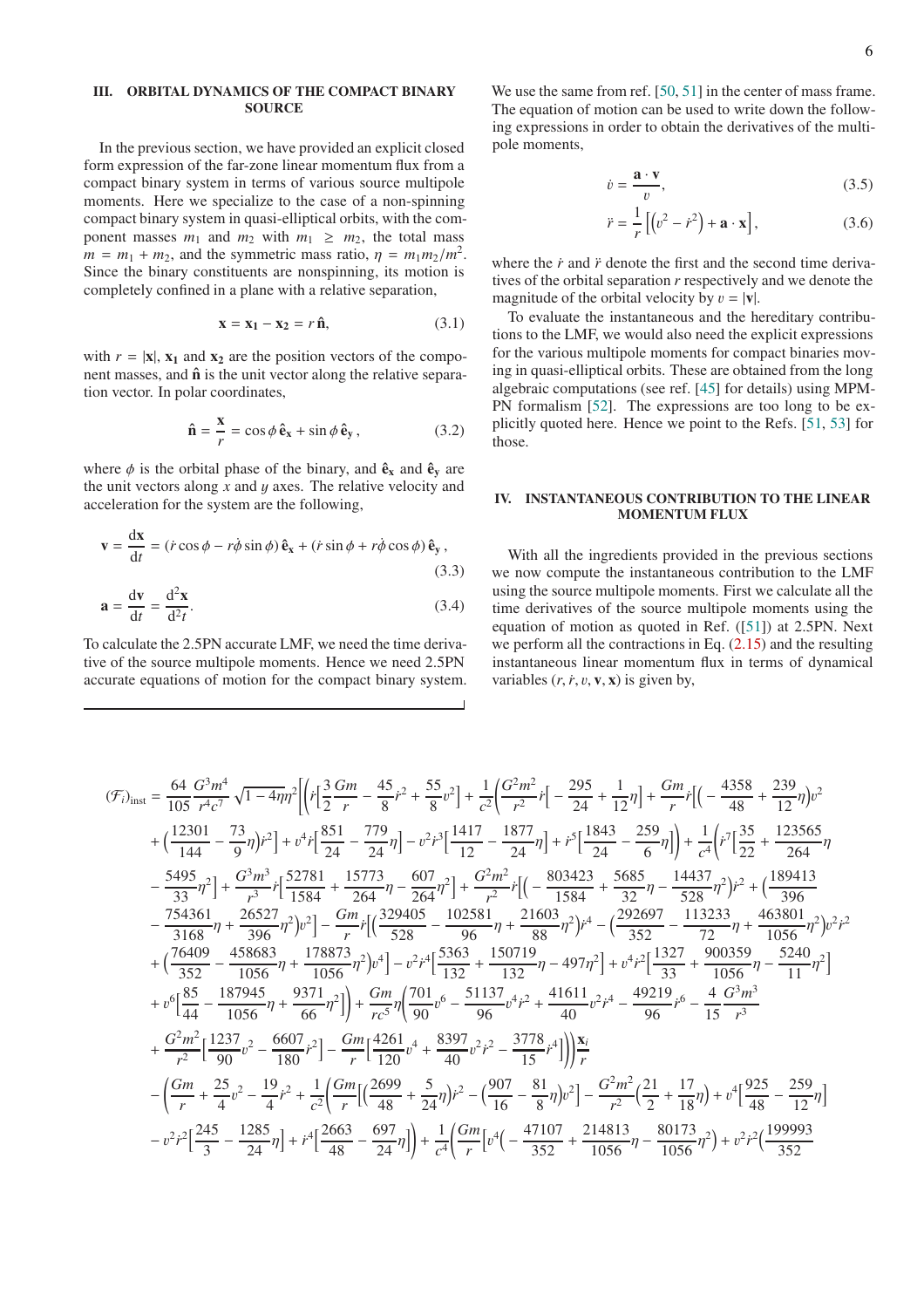$$
-\frac{163247}{176}\eta+\frac{221851}{1056}\eta^2)-r^4\left(\frac{120737}{264}-\frac{694453}{1056}\eta+\frac{42029}{396}\eta^2\right)\right]+\frac{G^2m^2}{r^2}\left[v^2\left(\frac{955835}{4752}-\frac{8047}{144}\eta+\frac{3327}{176}\eta^2\right)-\frac{r^2\left(\frac{381131}{1584}-\frac{62105}{1584}\eta-\frac{10855}{1584}\eta^2\right)\right]+\frac{G^3m^3}{r^3}\left[\frac{236347}{4752}+\frac{1913}{44}\eta-\frac{1103}{396}\eta^2\right]+v^6\left[\frac{7741}{264}-\frac{54215}{528}\eta+\frac{5741}{66}\eta^2\right]-\frac{v^4r^2\left[\frac{73439}{528}-\frac{38405}{66}\eta+\frac{12765}{44}\eta^2\right]+v^2r^4\left[\frac{30271}{132}-\frac{39085}{48}\eta+\frac{25607}{88}\eta^2\right]-r^6\left[\frac{61339}{528}-\frac{88925}{264}\eta+\frac{24391}{264}\eta^2\right]\right)-\frac{Gmn}{rc^5}r\left(\frac{157787}{480}v^4-\frac{39869}{60}v^2r^2+\frac{31913}{96}r^4+\frac{Gm}{r}\left[\frac{10773}{40}v^2-\frac{99277}{360}r^2\right]+\frac{737}{36}\frac{G^2m^2}{r^2}\right)\right)v_i\bigg].\tag{4.1}
$$

As a consitency check, we confirm that Eq. [\(4.1\)](#page-6-1) agrees with the non-spinning contribution to the LMF quoted in ref. [\[54\]](#page-18-16). One may notice here that the component of the linear momentum flux along the radial direction (i.e. the term associated to the radial direction,  $x$ ) depends on  $\dot{r}$  and hence in case of quasi-circular orbit contributions from these terms are 0 and the emission of linear momentum is along the direction of the relative velocity vector, v. Although this is true only upto relative 2PN order.

The above expression for linear momentum flux is given in terms of generic dynamical variables *r*,*r*˙ and v. While specializing to the case of quasi-elliptical orbits, it is convenient to express these dynamical variables in terms of the parameters associated with quasi-elliptical orbits, namely the generalized quasi-Keplerian representation (QKR) of the orbital dynamics. One needs 2.5PN QKR to compute the 2.5PN LMF in terms of the orbital parameters. In the next section we briefly start with the description of the parametrization of Keplerian orbits followed by its PN generalization, the quasi-Keplerian (QK) representation.

#### <span id="page-6-0"></span>V. KEPLERIAN AND QUASI-KEPLERIAN PARAMETRIZATION

The Keplerian parametrization for the Newtonian motion of a compact binary system is widely used in describing celestial mechanics. In polar coordinates and in the center of mass frame, the parametrization is given by,

<span id="page-6-3"></span>
$$
r_N = a_N(1 - e_N \cos u), \qquad (5.1a)
$$

<span id="page-6-1"></span>
$$
\phi_{\rm N} = V_N \,, \tag{5.1b}
$$

$$
l_{\rm N} = n(t - t_0) = u - e \sin u, \qquad (5.1c)
$$

$$
v = V_{N}(u) \equiv 2 \arctan\left[\left(\frac{1+e}{1-e}\right)^{2} \tan\left(\frac{u}{2}\right)\right],
$$
 (5.1d)

where subscript N denotes the Newtonian quantities.  $r_N$ and  $\phi_N$  together define the relative separation vector,  $\mathbf{r}_N$  =  $r_N(\cos \phi_N, \sin \phi_N, 0)$ . The semi-major axis of the orbit is  $a_N$ with an eccentricity  $e_N$ . Both of these can be written in terms of the conserved orbital energy and angular momentum which completely define the orbits. Here *u*, v, *l* are the eccentric, true, and mean anomalies and *n* is the mean motion,  $n = 2\pi/P$ , where P is the radial orbital (periastron to periastron) period.

Having discussed the Keplerian representation (KR), we now describe the PN extension of the KR, the quasi-Keplerian representation at 2.5PN. In 1985, Damour and Deruelle generalized this parametrization up to 1PN [\[55\]](#page-18-17) and proposed a "Keplerian like parametrization". Later in refs. [\[56](#page-18-18)[–58\]](#page-18-19) the 2PN extension of the parametric solution has been quoted. 3PN extension of the same is discussed in ref. [\[59\]](#page-18-20). 3PN QK parametrization is obtained considering 3PN conservative contributions to the binary motion and it admits very similar expressions as the Keplerian one but with more complex structure. In order to obtain 2.5PN accurate LMF, it is sufficient to use 2PN accurate QKR of the orbital motion. Hence, in this section we only describe the 2PN QKR of the conservative dynamics as an extension of Eqs. [\(5.1\)](#page-6-2),

<span id="page-6-2"></span>
$$
r = a_r(1 - e_r \cos u), \tag{5.2a}
$$

$$
\phi = \lambda + W(l; n, e_t), \tag{5.2b}
$$

$$
\lambda = (1 + k)n(t - t_0) + c_\lambda, \qquad (5.2c)
$$

$$
W(l; n, e_t) = (1 + k)(v - l) + \frac{f_{4\phi}}{c^4} \sin 2v + \frac{g_{4\phi}}{c^4} \sin 3v,
$$
\n(5.2d)

$$
l = n(t - t_0) + c_l = u - e_t \sin u + \frac{g_{4t}}{c^4} (v - u) + \frac{f_{4t}}{c^4} \sin v,
$$
 (5.2e)

$$
v = V(u) \equiv 2 \arctan\left[ \left( \frac{1 + e_{\phi}}{1 - e_{\phi}} \right)^2 \tan\left( \frac{u}{2} \right) \right].
$$
 (5.2f)

The expressions of the functions  $f_{4t}$ ,  $g_{4t}$ ,  $f_{4\phi}$ ,  $f_{6\phi}$  and  $g_{4\phi}$  are given in ref. [\[59](#page-18-20)].  $a_r$ 

<span id="page-6-5"></span><span id="page-6-4"></span>given in ref. [59].  $a_r$  is some 2PN equivalent "semi-major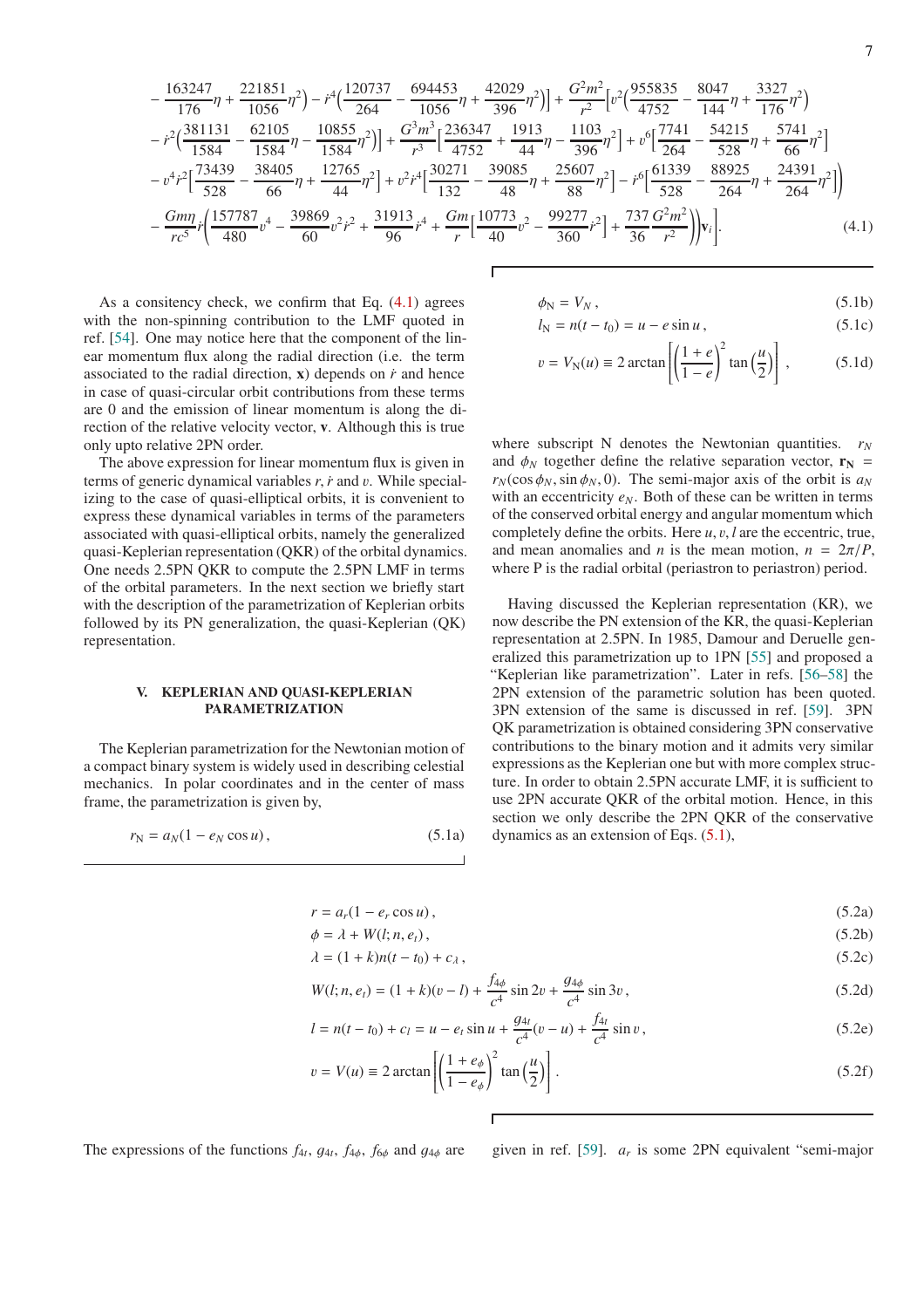axis". Unlike the KR, in QKR, there appear three eccentricities  $e_r$ ,  $e_t$  and  $e_{\phi}$ , instead of one to completely parameterize the motion. These eccentricities can also be written in terms of the 2PN conserved energy and the angular momentum. In the literature, it has been found to be convenient to use only *e<sup>t</sup>* and the mean motion *n* as the constants of motion and express all the dynamical variables in terms of these two [\[23\]](#page-17-20). Additionally one uses a combination of total mass and *n* given by  $\zeta = Gmn/c^3$ , as a PN expansion parameter. However, it is equivalent to use  $x \left( \sim \left( \frac{Gm\omega}{c^3} \right)^{2/3} \right)$  with  $\omega$  being the orbital

frequency) and  $e_t$  instead of  $\zeta$  and  $e_t$ . Since the convenient choice for a binary moving in quasi-circular orbit would be to use  $x$  as the PN expansion parameter, we stick to the variable *x* to express all our quantities here. One may notice that the PN expansion of LMF, Eq. [\(4.1\)](#page-6-1) are expressed as a series in 1/*c*. One can easily use the relation between  $n, c, \zeta$  and x in order to get the correct expression of the concerned quantity at every PN order. For the convenience of the readers, we provide the explicit expression, used in our calculation, for  $\zeta$  in terms of *x*, *e<sup>t</sup>* below,

$$
\zeta = \frac{x^{3/2}}{(1 - e_t^2)^3} \left\{ 1 - 3e_t^2 + 3e_t^4 - e_t^6 + x\left(-3 + 6e_t^2 - 3e_t^4\right) + x^2 \left[ -\frac{9}{2} + 7\eta + \left(-\frac{33}{4} - \frac{\eta}{2}\right)e_t^2 + \left(\frac{51}{4} - \frac{13\eta}{2}\right)e_t^4 \right] \right\}.
$$
 (5.3)

# <span id="page-7-0"></span>VI. INSTANTANEOUS LMF FOR COMPACT BINARIES IN TERMS OF QUASI-KEPLERIAN PARAMETERS IN THE SMALL ECCENTRICITY LIMIT

We have provided all the necessary ingredients to compute LMF from a compact binary moving in quasi-elliptical orbit in terms of its orbital elements. As a next step, we re-express the instantaneous contribution to the LMF in terms of QK param<span id="page-7-1"></span>eters. To be precise, we use Eqs. [\(5.2\)](#page-6-3) to re-express Eq. [\(4.1\)](#page-6-1) in terms of  $\{x, e_t, u, \& \phi\}$ . For the instantaneous contributions we do not assume the orbital eccentricity to be small and quote the complete closed form expression valid for arbitrary values of eccentricity. We find it convenient to express the quantities in terms of  $\phi$  and  $u$  both which helps to obtain the circular orbit limits quite straightforwardly. Finally, we quote the instantaneous contribution to the LMF emitted by a non-spinning compact binary system in a quasi-elliptical orbit.

$$
\mathcal{F}_{\text{inst}} = \frac{464}{105} \frac{c^4}{G} \sqrt{1 - 4\eta} \eta^2 x^{11/2} \frac{1}{(1 - e_t^2)^2 (1 - e_t \cos u)^{11}} \left[ \mathcal{F}_{\cos \phi}^{\text{inst}} \mathcal{F}_{\sin \phi}^{\text{inst}} \right] \begin{bmatrix} \cos \phi & \sin \phi \\ \sin \phi & -\cos \phi \end{bmatrix} \begin{bmatrix} \hat{\mathbf{e}}_{\mathbf{x}} \\ \hat{\mathbf{e}}_{\mathbf{y}} \end{bmatrix} \tag{6.1}
$$

$$
\mathcal{F}_{\cos\phi}^{\text{inst}} = \mathcal{F}_{\cos\phi;N}^{\text{inst}} + x \mathcal{F}_{\cos\phi;1PN}^{\text{inst}} + x^2 \mathcal{F}_{\cos\phi;2PN}^{\text{inst}} + x^{5/2} \mathcal{F}_{\cos\phi;2.5PN}^{\text{inst}} \tag{6.2}
$$

Where, the explicit contributions at different PN orders are the following,

$$
\mathcal{F}_{\cos\phi;N}^{\text{inst}} = \frac{e_i}{58}(1 - e_i^2)^2(1 - e_i \cos u)^4(9 - 6e_i^2 - 4e_i \cos u + e_i^2 \cos 2u) \sin u
$$
\n
$$
\mathcal{F}_{\cos\phi;1PN}^{\text{inst}} = -\frac{e_i}{4176}(1 - e_i^2)(1 - e_i \cos u)^2 \sin u[52(183 + 29\eta) + e_i^2(7396 - 13190\eta - 7e_i^2[2986 - 2727\eta] + e_i^4[10920 - 7407\eta])
$$
\n
$$
-4e_i \cos u(6948 - 1754\eta - e_i^2[7369 - 2586\eta] + e_i^4[3193 - 832\eta]) + 2e_i^2 \cos 2u(1804 - 95\eta + 4e_i^2[404 - 67\eta]
$$
\n
$$
-e_i^4[648 - 363\eta] - e_i^3(4 \cos[3u][145 + 2\eta + e_i^2(251 - 2\eta)] - 3e_i \cos[4u][46 + \eta + e_i^2(20 - \eta)])
$$
\n
$$
\mathcal{F}_{\cos\phi;2PN}^{\text{inst}} = -\left(e_i\left[-\frac{2473}{5742} - \frac{483137}{45936}\eta - \frac{1645}{12528}\eta^2\right] + e_i^2\left[\frac{1537571}{34452} + \frac{462007}{45936}\eta - \frac{481315}{137808}\eta^2\right] \cos u + e_i^3\left[-\frac{2106595}{22968} + \frac{15373855}{275616}\eta + \frac{26021}{9504} - \left(\frac{233005}{5742} - \frac{4004795}{275616}\eta + \frac{1027127}{275616}\eta^2\right) \cos[2u]\right] + e_i^4\left[\left(\frac{1327349}{34452} - \frac{2556193}{22968}\eta + \frac{929135}{34
$$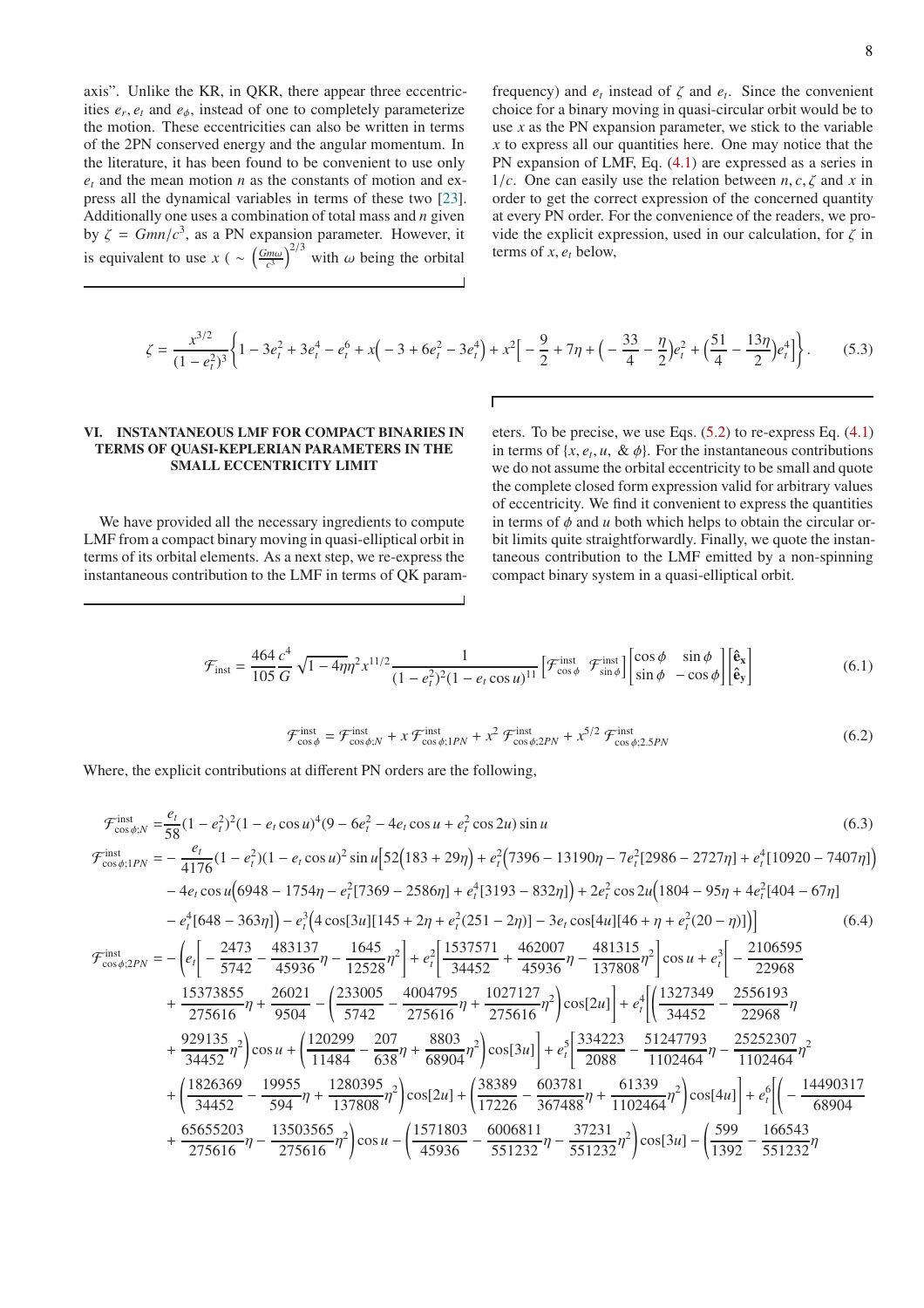$$
+\frac{335}{50112}\eta^2\left[\cos[5u]\right]+e_i^7\left[-\frac{6995893}{183744}-\frac{45896101}{551232}\eta+\frac{25446325}{551232}\eta^2+\left(\frac{25213079}{551232}-\frac{22646075}{2204928}\eta\right)\right]-\frac{21076241}{2204928}\eta^2\left[\cos[2u]+\left(\frac{164939}{551232}-\frac{26933}{20416}\eta-\frac{46213}{551232}\eta^2\right]\cos[4u]+\left(\frac{685}{61248}-\frac{20551}{734976}\eta+\frac{91}{734976}\eta^2\right]\cos[6u]\right]+\left.\frac{e_i^8\left[\left(\frac{137465}{1584}-\frac{13144529}{137808}\eta+\frac{4279205}{137808}\eta^2\right]\cos u+\left(\frac{1923539}{91872}+\frac{393389}{275616}\eta-\frac{142867}{275616}\eta^2\right)\cos[3u]+\left(\frac{281}{8352}\right]+\frac{89009}{275616}\eta+\frac{335}{25056}\eta^2\right]\cos[5u]\right]+\left.\frac{e_i^9\left[-\frac{9437}{1056}+\frac{26338153}{367488}\eta-\frac{4153147}{122496}\eta^2-\left(\frac{58459811}{1102464}+\frac{1107319}{367488}\eta\right)\right]-\frac{6780793}{1102464}\eta^2\right]\cos[2u]-\left(\frac{373913}{275616}+\frac{87121}{367488}\eta-\frac{835}{10122496}\eta^2\right)\cos[4u]+\left(\frac{1891}{122496}-\frac{10073}{367488}\eta\right)-\frac{91}{367488}\eta^2\right)\cos[6u]\right]+\left.\frac{e_i^1\
$$

$$
\mathcal{F}_{\cos\phi;2.5PN}^{\text{inst}} = \frac{1}{10440} (1 - e_t^2)^2 \eta \bigg[ -20508 + 12700e_t \cos[u] - e_t^2 (82035 - 149499 \cos[2u]) - e_t^3 (56418 \cos u + 5878 \cos[3u])
$$
  
+  $e_t^4 (235851 - 271998 \cos[2u] - 1129 \cos[4u]) + e_t^5 (46952 \cos u + 4179 \cos[3u] + \cos[5u]) - e_t^6 (136804 - 124158 \cos[2u] - 1401 \cos[4u] - 29 \cos[6u]) \bigg]$  (6.6)

$$
\mathcal{F}_{\sin\phi}^{\text{inst}} = \mathcal{F}_{\sin\phi;N}^{\text{inst}} + x \mathcal{F}_{\sin\phi;1PN}^{\text{inst}} + x^2 \mathcal{F}_{\sin\phi;2PN}^{\text{inst}} + x^{5/2} \mathcal{F}_{\sin\phi;2.5PN}^{\text{inst}} \tag{6.7}
$$

Where, the explicit contributions at different PN orders are the following,

$$
\mathcal{F}_{\sin\phi;1PN}^{\text{inst}} = \frac{1}{29}(1 - e_t^2)^{5/2}(1 - e_t\cos u)^4 \left( [29 - 4e_t\cos u - (22 + 3\cos 2u)e_t^2 \right] \cos \phi \right)
$$
(6.8)  
\n
$$
\mathcal{F}_{\sin\phi;1PN}^{\text{inst}} = -\frac{1}{2088}(1 - e_t^2)^{3/2}(1 - e_t\cos u)^2(10848 + 4556\eta + e_t^2(39054 - 27676\eta - e_t^2[49881 - 30512\eta - 3e_t^2(3953 - 2794\eta)] \right) - e_t\cos u(49878 - 10136\eta - e_t^2[26067 - 6446\eta] - e_t^4[8259 - 2394\eta] \right) + 2e_t^2\cos[2u]\left(6708 - 1396\eta - e_t^2(3255 - 1276\eta) - 3e_t^4(719 - 4\eta)\right) - 3e_t^3\cos[3u](13 + 70\eta - e_t^2[589 + 22\eta]) - 3e_t^4\cos[4u](151 - 4\eta + e_t^2[65 - 14\eta]) \right)
$$
(6.9)  
\n
$$
\mathcal{F}_{\sin\phi;2PN}^{\text{inst}} = \frac{1}{116}(1 - e_t^2)(5 - 2\eta)(1 - e_t\cos u)^3\left(638 - 1588e_t^2 + 896e_t^4 + (468 - 458e_t^2 + 47e_t^4)e_t\cos u - (130 - 136e_t^2)e_t^2\cos[2u] \right) - 3(4 - e_t^2)e_t^3\cos[3u] \right) + \frac{1}{1102464}\sqrt{1 - e_t^2}\left( [-33742320 + 31536912\eta + 2353616\eta^2 + e_t^2(226059048 - 75675888\eta - 33433600\eta^2) - e_t^4(27954300 + 173455350\eta - 122385830\eta^2) - e_t^6(33
$$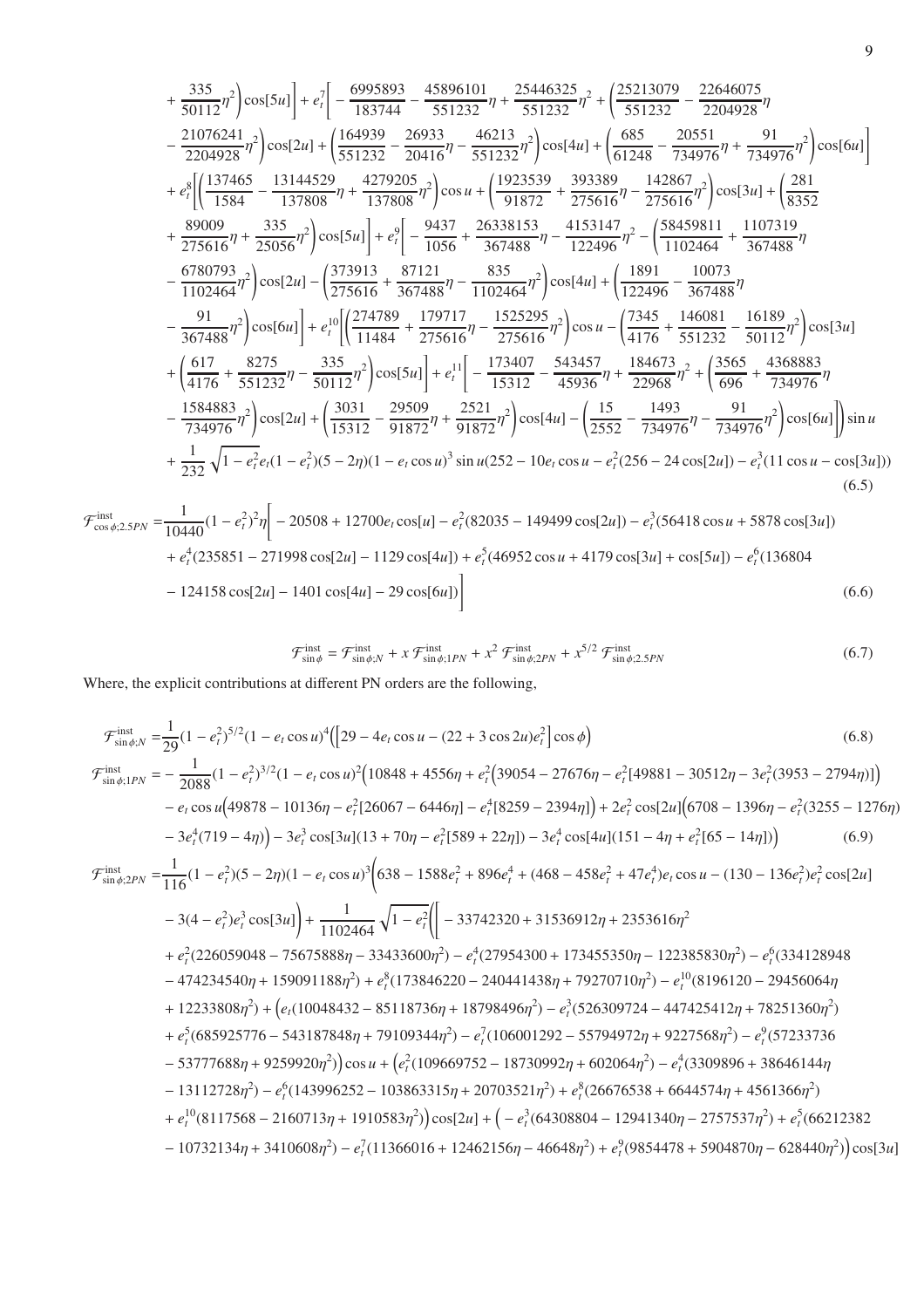$$
+\left(e_t^4(12816100-2181642\eta+407458\eta^2)-e_t^6(8141924-486948\eta+579380\eta^2)-e_t^8(3024980+1254162\eta-122770\eta^2)-e_t^1(1400904-195072\eta-94296\eta^2)\right)\cos[4u] + \left(-e_t^5(1457262-654318\eta+33360\eta^2)+e_t^7(429228+760464\eta^2)+61176\eta^2)+e_t^9(897354+34578\eta-51576\eta^2)\right)\cos[5u] + \left(e_t^6(1332-154947\eta-87\eta^2)+e_t^8(67230-99966\eta+4530\eta^2)-e_t^{10}(48960-37509\eta+879\eta^2)\right)\cos[6u]\right)
$$
\n
$$
\mathcal{F}_{\sin\phi;2.5PN}^{inst} = -\frac{1}{10440}(1-e_t^2)^{5/2}\eta\sin u[890669e_t-1329517e_t^3+476628e_t^5-e_t^2(446788-390148e_t^2)\cos u + e_t^3(24447-2667e_t^2)\cos[2u] - 2320e_t^4\cos[3u] - 600e_t^5\cos[4u]\right)
$$
\n(6.11)

We find that in the circular orbit limit where  $e_t \rightarrow 0$ , Eq. [\(6.1\)](#page-7-1) agrees with the 2PN LMF expression provided in Eq. (1) of [\[21\]](#page-17-18) except the 1.5PN term, which is a hereditary contribution discussed later in sec. [VII.](#page-9-0) We also confirm that in the same limit, our instantaneous contribution at 2.5 PN in Eq.  $(6.1)$ , agrees with Eq.  $(3.13)$  of ref. [\[22\]](#page-17-19) provided an additional post-adiabatic contribution (which is given in Eq. [\(8.9\)](#page-12-1)) is added. Next, we cross check various limiting cases of these results. In the Newtonian limit, Eq. [\(6.1\)](#page-7-1) does not represent Eq. (2.23) of ref. [\[18](#page-17-15)] in its present form. By accurately replacing  $u$  with  $\phi$ , we recover the correct limit. To be noted here, the replacement of  $u$  in terms of  $\phi$  at each successive order, leads to aperiodic terms, having linear or quadratic dependence on  $\phi$  along with all the periodic terms in  $\phi$ . Here, one would readily agree that only the periodic terms in  $\phi$  contributes to the expression of the recoil for quais-circular orbits, since the other contributions are functions of eccentricity and hence 0. The aperiodic terms in  $\phi$  arise due to the fact that in this coordinate system defined by  $(a_r, e_t \& \phi)$ , along with the mass asymmetry that gives rise to the emission of LMF in the first place, there is another asymmetry in the orbital motion. Since the origin of the reference frame is at one of the foci of the elliptical orbits, the velocity at the pericenter is not the same as the velocity at the apocenter. As a result, there is a flux of linear momenta emitted along the preferred (towards y-axis in ref. [\[18](#page-17-15)])direction. This effect is discussed at the Newtonian order in Eq. (2.23) of ref. [\[18\]](#page-17-15). In order to avoid these aperiodic terms which give rise to the diverging terms w.r.t time, we choose to keep all the expressions in terms of  $x, e_t, u$  and  $\phi$ . Having discussed the instanteneous contributions, we now focus on the hereditary contribution at 1.5PN and 2.5PN in the next section.

# <span id="page-9-0"></span>VII. HEREDITARY CONTRIBUTION TO THE LINEAR MOMENTUM FLUX

Due to non-linearity of the Einstein's field equations, the time varying source moments couple to themselves and to the others. This give rise to the hereditary contributions which depend on the entire history of the system [\[42\]](#page-18-21). The leading order hereditary interaction between the mass quadrupole moment  $(I_{ii})$  and mass monopole (M or the ADM mass) appears at relative 1.5PN order. In order to estimate the 2.5PN accurate LMF, we need to calculate the 1.5PN and 2.5PN hereditary contributions to it. The explicit contributions to the hereditary part from various source type multipole moments are quoted in Eq.  $(2.20)$ .

There are different methods proposed in the literature to compute the hereditary contributions. The first one is a semi-analytical method in the frequency domain, proposed in ref. [\[60](#page-18-22)]. It is based on the Fourier decomposition of Keplerian motion [\[61\]](#page-18-23). The general prescription of this decomposition at arbitrary PN order is discussed in [\[60](#page-18-22)]. The Fourier decompositions of the multipole moments at Newtonian order simply read,

$$
I_L(U) = \sum_{p=-\infty}^{\infty} I_L e^{ip\ell},\tag{7.1}
$$

$$
J_{L-1}(U) = \sum_{p=-\infty}^{\infty} \mathcal{J}_{L-1} e^{ip\ell},\tag{7.2}
$$

with the inverse relation to be

$$
\mathcal{I}_L = \frac{1}{2\pi} \int_0^{2\pi} d\ell I_L(U) e^{-ip\ell} \tag{7.3}
$$

<span id="page-9-2"></span><span id="page-9-1"></span>
$$
\mathcal{J}_{L-1} = \frac{1}{2\pi} \int_0^{2\pi} d\ell J_{L-1}(U) e^{-ip\ell}.
$$
 (7.4)

All the Fourier coefficients in Eqs.  $(7.3)$  &  $(7.4)$  can easily be obtained as combinations of Bessel functions. With the correct normalization factors depicted in Eqs  $(5.1a) \& (5.1b)$  of ref. [\[60](#page-18-22)], these coefficients are quoted in Appendix A of the same. This procedure can very well be adopted in order to compute hereditary contributions. However another method is proposed in ref. [\[62\]](#page-18-24) where the hereditary integrals are executed in time domain. We employ this method here in order to obtain the 2.5PN hereditary contribution to LMF,  $(\mathcal{F}_i)_{\text{hered}}$ . The closed form expressions of the 2.5 PN hereditary contributions [see Eq. [\(2.20\)](#page-4-0)], consist of several integrations on the various combinations of the source moments over time starting from the remote past to the current retarded time. All the terms are evaluated following the similar procedure. In this method, we first obtain every integrals in terms of QK variables  $x$ ,  $e_t$ ,  $l$ ,  $\lambda$  and then perform the time integrations. For example we choose the 1st term in Eq. [\(2.20\)](#page-4-0) and for the reader's convenience we rewrite it here, in Eq. [\(7.5\)](#page-10-0).

2 )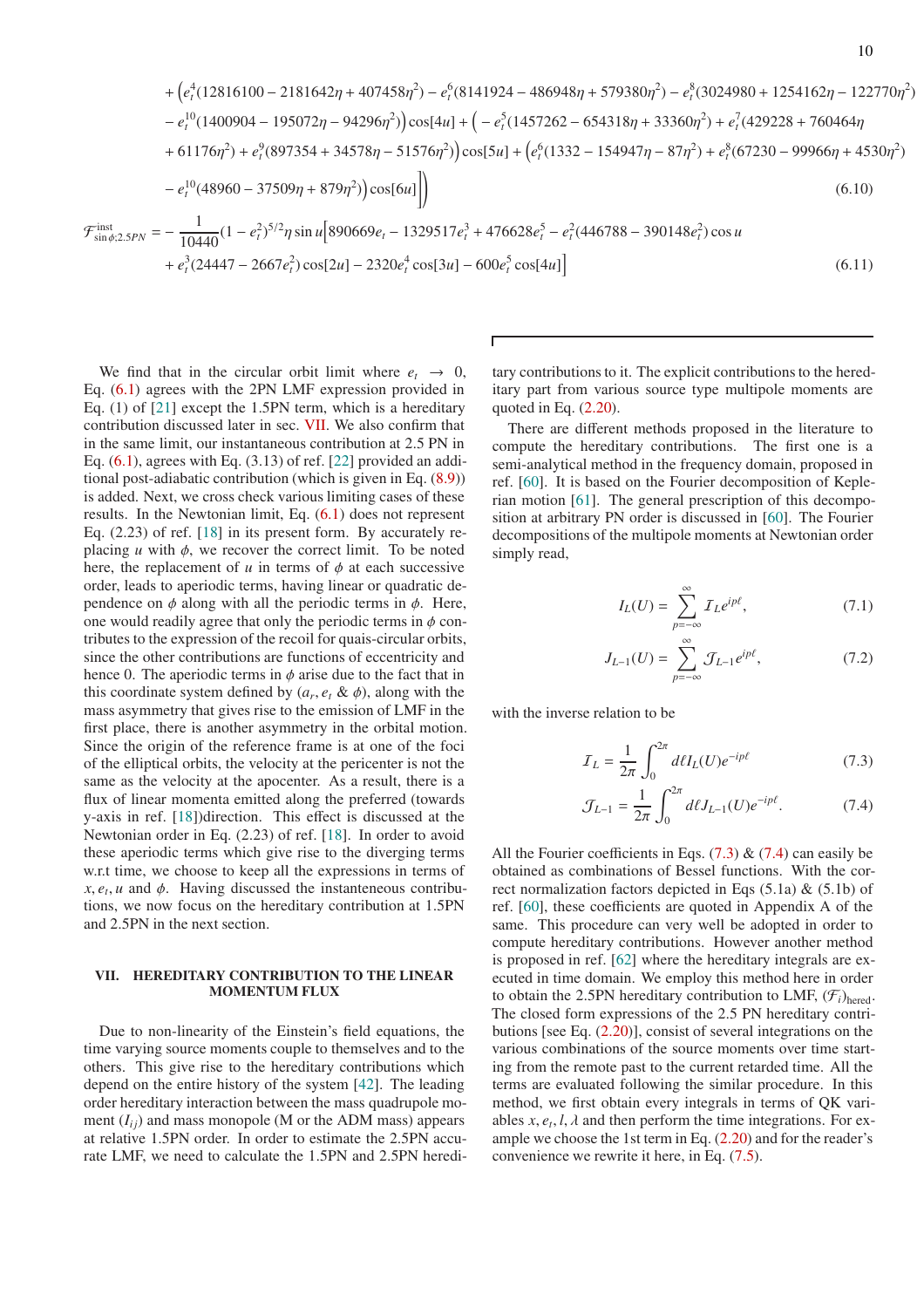$$
\left( (\mathcal{F}_i)_{\text{hered}} \right)_1 = \frac{4 G^2 m}{63 c^{10}} I_{\langle ijk \rangle}^{(4)}(t) \int_0^\infty d\tau \left[ \ln \left( \frac{\tau}{2\tau_0} \right) + \frac{11}{12} \right] I_{\langle jk \rangle}^{(5)}(t-\tau) \tag{7.5}
$$

To evaluate this integration, we first perform the contraction,  $I_{\text{tri}}^{(4)}$  $\binom{(4)}{\langle ijk \rangle}(t)I^{(5)}_{\langle jk \rangle}$  $h_{ijk}^{(3)}(t-\tau)$  to rewrite them as a sum over all their nonzero components explicitly in terms of the QK variables. As a result, this integral is expressed as a sum over a few integrals of the standard form

$$
\int_0^\infty d\tau e^{i\left[\alpha l(t-\tau)+\beta \lambda(t-\tau)\right]}\left[\ln\left(\frac{\tau}{2\tau_0}\right)+\frac{11}{12}\right],\tag{7.6}
$$

which can be reduced to

$$
e^{i[\alpha l(t)+\beta\lambda(t)]}\int_0^\infty d\tau e^{-i[\alpha l(\tau)+\beta\lambda(\tau)]}\left[\ln\left(\frac{\tau}{2\tau_0}\right)+\frac{11}{12}\right],\qquad(7.7)
$$

with the fact that if  $\ell(t) = n(t - t_0)$  at the current time *t*, then at a retarded time  $(t-\tau)$ ,  $\ell(t-\tau)$  and  $\lambda(t-\tau)$  are simply  $(\ell(t)-n\tau)$ and  $\lambda(t) - \lambda(\tau)$  respectively where *n* is the mean motion. The

<span id="page-10-0"></span>above integrals can be solved using the standard formula given by

$$
\int_0^\infty d\tau e^{i\sigma\tau} \ln\left(\frac{\tau}{2r_0}\right) = -\frac{1}{\sigma} \left[\frac{\pi}{2} S i g n(\sigma) + i \left(\ln(2|\sigma|r_0) + \gamma_E\right)\right],\tag{7.8}
$$

<span id="page-10-1"></span>with  $\sigma$  being a combination of  $\alpha$ ,  $\beta$ ,  $\gamma$ <sub>E</sub> (the Euler constant) and the function  $Sign(\sigma) = \pm 1$ . In this whole computation, we restrict ourselves in the small eccentricity limit and provide the results accurate up-to  $O(e_t)$ . Furthermore, since the effects of radiation reaction on the various variables  $x, e_t, l, \lambda$ starts appearing at relative 2.5PN order, hence neglected for the computation of these integrals. All the other integrals are similarly computed to find the complete hereditary contributions at 2.5PN. The two non-zero components of the hereditary contributions to the linear momentum flux in the small eccentricity limit read as,

$$
\mathcal{F}_{\text{hered}} = \frac{464}{105} \frac{c^4}{G} \sqrt{1 - 4\eta} \eta^2 x^7 \left[ \mathcal{F}_{\cos\phi}^{\text{hered}} \ \mathcal{F}_{\sin\phi}^{\text{hered}} \right] \begin{bmatrix} \cos\phi & \sin\phi \\ \sin\phi & -\cos\phi \end{bmatrix} \begin{bmatrix} \hat{\mathbf{e}}_{\mathbf{x}} \\ \hat{\mathbf{e}}_{\mathbf{y}} \end{bmatrix},\tag{7.9}
$$

$$
\mathcal{F}_{\cos\phi}^{\text{hered}} = x^{3/2} \mathcal{F}_{\cos\phi;1.5PN}^{\text{hered}} + x^{5/2} \mathcal{F}_{\cos\phi;2.5PN}^{\text{hered}},\tag{7.10}
$$

$$
\mathcal{F}_{\cos\phi;1SPN}^{\text{hered}} = -2 \log \frac{n}{\omega_0} - e_t \Big( \cos\left[n\right] \frac{11277}{8410} + \frac{95951}{8411} \log 2 - \frac{463563}{6728} \log 3 + \frac{523}{29} \log \frac{n}{\omega_0} \Big] - \frac{39}{29} \pi \sin\left[n\right] - e_t^2 \Big( \frac{48657}{16820} + \frac{2343}{58} \log \frac{n}{\omega_0} + \frac{945141}{1682} \log 2 - \frac{4582737}{13456} \log 3 - \frac{2767}{464} \pi \sin\left[2u\right] + \cos\left[2u\right] \Big[ \frac{126007}{16820} - \frac{463589}{1682} \log 2 - \frac{388557}{6728} \log 3 + \frac{78125}{464} \log 5 + \frac{2653}{58} \log \frac{n}{\omega_0} \Big] \Big), \qquad (7.11)
$$
\n
$$
\mathcal{F}_{\cos\phi;2SPN}^{\text{hered}} = -\frac{196573}{50460} + \frac{38917}{25230} - \frac{(\frac{32835}{841} - \frac{109740}{841} \eta) \log 2 + (\frac{77625}{3364} - \frac{66645}{841} \eta) \log 3 + (\frac{904}{87} + \frac{1400}{261} \eta) \log \Big( \frac{n}{\omega_0} \Big) + e_t \Big( \cos u \Big( - \frac{218401}{12615} + \frac{783692}{37845} \eta + \Big( \frac{1307629}{2523} - \frac{664381}{7569} \eta \Big) \log 2 - \Big( \frac{8470827}{53824} + \frac{24589467}{53824} \eta \Big) \log 3 - \Big( \frac{234375}{1856} - \frac{703125}{1856} \eta \Big) \log 5 + \Big(
$$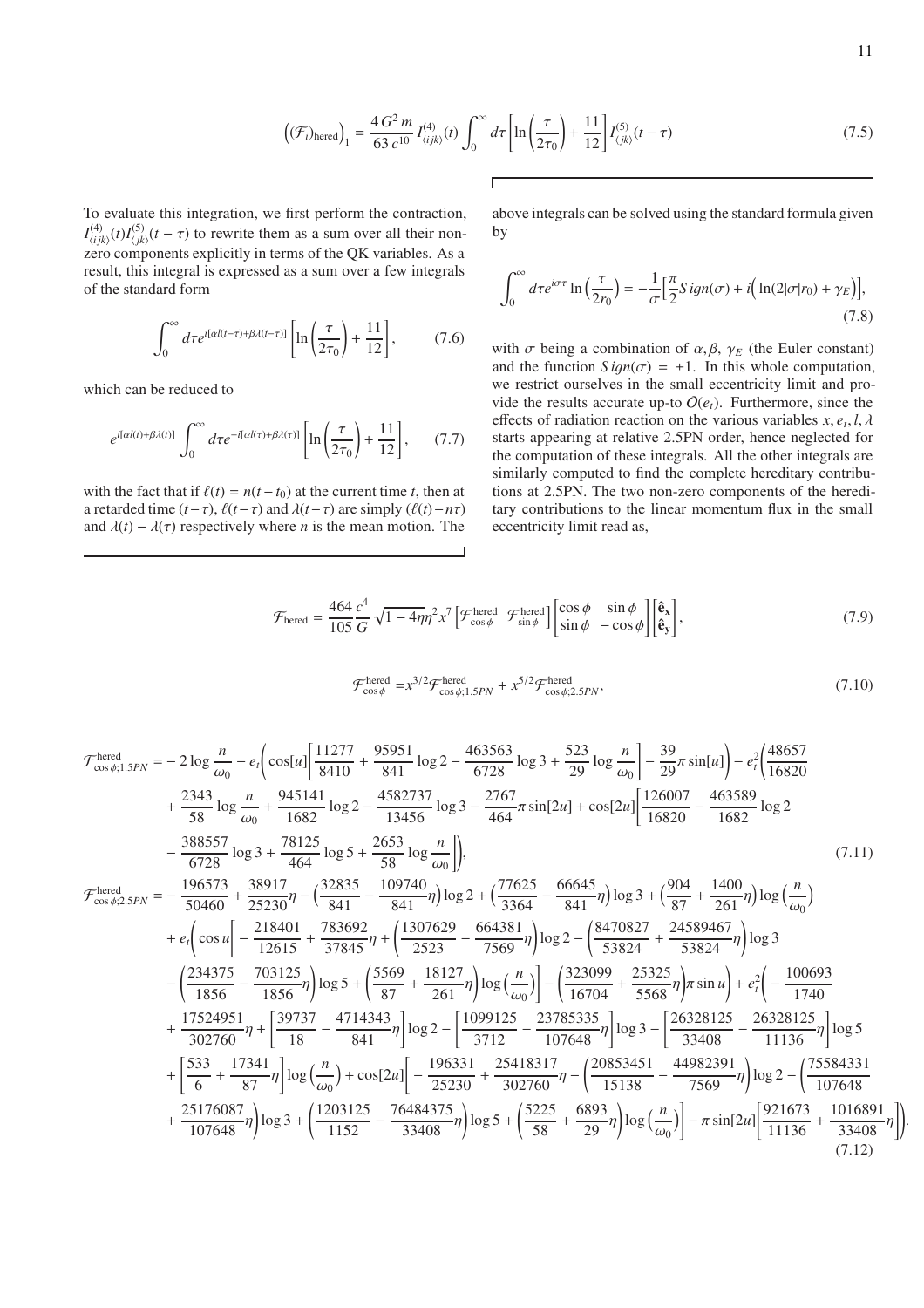$$
\mathcal{F}_{\sin\phi}^{\text{hered}} = x^{3/2} \mathcal{F}_{\sin\phi;1.5PN}^{\text{hered}} + x^{5/2} \mathcal{F}_{\sin\phi;2.5PN}^{\text{hered}},\tag{7.13}
$$

Where the contributions are

$$
\mathcal{F}_{\sin\phi;1.5PN}^{\text{hered}} = \frac{309}{58}\pi + e_t \left(\frac{5361}{116}\pi\cos u + \left(\frac{124698}{4205} + \frac{95951}{841}\log 2 - \frac{463563}{6728}\log 3 + \frac{407}{29}\log \left(\frac{n}{\omega_0}\right)\right)\sin u\right) + e_t^2 \left(\frac{23967}{232}\pi\right)
$$
\n
$$
+ \frac{51961}{464}\pi\cos[2u] + \left[\frac{219667}{1682} + \frac{193375}{1682}\log 2 - \frac{1983609}{6728}\log 3 + \frac{78125}{464}\log 5 + \frac{3587}{58}\log \left(\frac{n}{\omega_0}\right)\right]\sin[2u]\right), (7.14)
$$
\n
$$
\mathcal{F}_{\sin\phi;2.5PN}^{\text{hered}} = -\frac{2663}{116}\pi - \frac{2185}{87}\pi\eta + e_t \left(-\left[\frac{628025}{5568} + \frac{4862903}{16704}\eta\right]\pi\cos u + \left[-\frac{5025971}{25230} - \frac{21195599}{302760}\eta - \left(\frac{1643716}{2523}\right)\right]\cos 2 + \left(\frac{13725027}{53824} + \frac{16058907}{53824}\eta\right)\log 3 + \left(\frac{234375}{1856} - \frac{703125}{1856}\eta\right)\log 5 - \left(\frac{7958}{87}\right)
$$
\n
$$
+ \frac{1645}{29}\eta\right)\log\left(\frac{n}{\omega_0}\right)\sin u\right) + e_t^2 \left(-\frac{4328065}{33408}\pi - \frac{26893253}{33408}\pi\eta - \left[\frac{1738843}{33408}\pi + \frac{30155227}{33408}\eta\right]\cos[2u]\right)
$$
\n
$$
+ \left[-\frac{16060223
$$

where

$$
\omega_0 = \frac{1}{\tau_0} \exp \left[ \frac{5921}{1740} + \frac{48}{29} \log 2 - \frac{405}{116} \log 3 - \gamma_E \right].
$$

### <span id="page-11-0"></span>VIII. POST-ADIABATIC CORRECTIONS AT 2.5PN ORDER

In the section  $V$  we have discussed the conservative quasi-Keplerian description of the binary motion and in the following two sections, obtain the instantaneous and the hereditary contributions to the LMF corresponding to the conservative dynamics where the basic assumption is that the PN parameter x and the eccentricity parameter  $e_t$  are the two intrinsic constants of motion. Apart from these two, there are two more extrinsic constants  $c_\ell$  and  $c_\lambda$  associated to the initial values of the two parameters  $\ell$  and  $\lambda$  respectively (see Eq. [5.2\)](#page-6-3). Now in order to obtain LMF at 2.5PN we need to incorporate the effect of radiation reaction on these constants which makes x and *e<sup>t</sup>* to be a time varying function and the equations for the angles  $\ell$  and  $\lambda$ , i.e. Eq. [\(5.2e\)](#page-6-4) & [\(5.2c\)](#page-6-5) modifies to

$$
l(t) = \int_{t_0}^{t} n(t')dt' + c_l(t)
$$
\n(8.1)

$$
\lambda(t) = \int_{t_0}^t (1 + k(t'))n(t')dt' + c_{\lambda}(t) \tag{8.2}
$$

In order to obtain these complete solutions, one uses PN accurate equation of motion, Eq. [\(3.3\)](#page-5-2) with the correct dissipative contributions(see Ref. [\[62\]](#page-18-24) for a detailed prescription) which were neglected in case of obtaining QK representation given in Eq. [\(5.2\)](#page-6-3). Hence, every quantity describing the binary motion have a two scale decomposition: a slow(radiation reaction time scale) secular drift (will be represented by a bar) and a fast periodic oscillations (orbital timescale)(will be represented by a tilde)

$$
x(t) = \bar{x}(t) + \tilde{x}(t),
$$
\n(8.3)

$$
e_t(t) = \bar{e}_t(t) + \tilde{e}_t(t),
$$
\n(8.4)

$$
c_l(t) = \bar{c}_l(t) + \tilde{c}_l(t), \qquad (8.5)
$$

$$
c_{\lambda}(t) = \bar{c}_{\lambda}(t) + \tilde{c}_{\lambda}(t). \tag{8.6}
$$

We do not show the detailed computation of these quantities here. We simply quote the expressions for the periodic contributions,  $\tilde{x}$ ,  $\tilde{e}_t \tilde{c}_l \& \tilde{c}_\lambda$  in terms of their secular counter parts  $\bar{x}$ ,  $\bar{e}_t \bar{c}_l \& \bar{c}_\lambda$  following ref. [\[62](#page-18-24)].

$$
\tilde{x}(t) = \eta \tilde{x}^{7/2} \bar{e}_t \left[ 80 \sin(\bar{l}) + \frac{1436}{15} \bar{e}_t \sin(2\bar{l}) + \bar{e}_t^2 \left( \frac{4538}{15} \sin(\bar{l}) + \frac{6022}{45} \sin(3\bar{l}) \right) \right] + O(\bar{x}^{9/2}), \qquad (8.7a)
$$

$$
\tilde{e}_t(t) = -\eta \tilde{x}^{5/2} \left[ \frac{64}{5} \sin(\bar{l}) + \frac{352}{15} \bar{e}_t \sin(2\bar{l}) + \bar{e}_t^2 \left( \frac{1138}{15} \sin(\bar{l}) + \frac{358}{9} \sin(3\bar{l}) \right) \right] + O(\bar{x}^{7/2}), \qquad (8.7b)
$$

$$
\tilde{l}(t) = -\eta \tilde{x}^{5/2} \left[ \frac{64}{5\bar{e}_t} \cos(\bar{l}) + \frac{352}{15} \cos(2\bar{l}) + \bar{e}_t \left( \frac{1654}{15} \cos(\bar{l}) + \frac{358}{9} \cos(3\bar{l}) \right) \right]
$$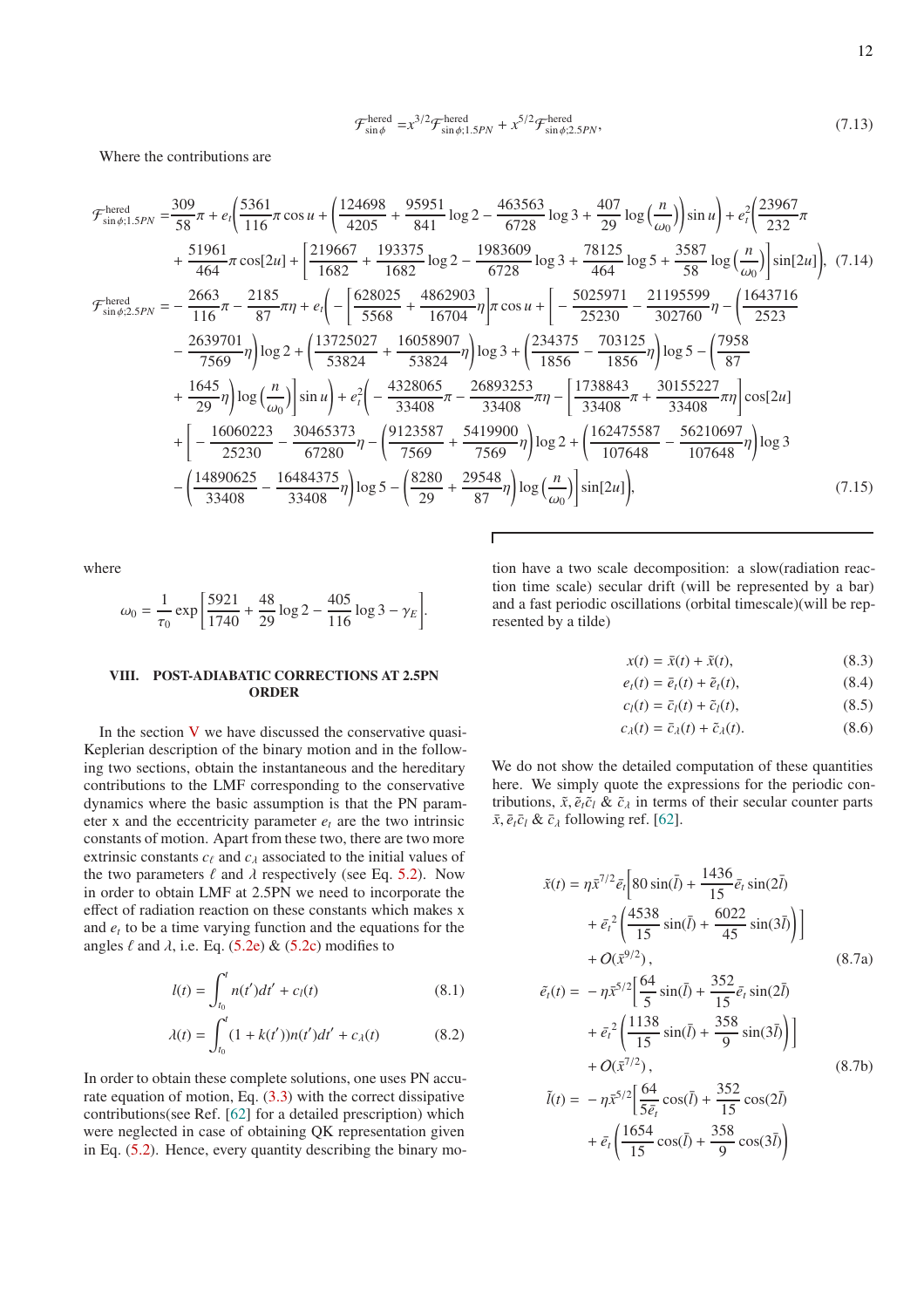$$
+ \bar{e}_t^2 \left( \frac{694}{15} \cos(2\bar{l}) + \frac{1289}{20} \cos(4\bar{l}) \right) + O(\bar{x}^{7/2}), \qquad (8.7c)
$$

$$
\tilde{\lambda}(t) = -\eta \bar{x}^{5/2} \left[ \frac{296}{3} \bar{e}_t \cos(\bar{l}) + \frac{199}{5} \bar{e}_t^2 \cos(2\bar{l}) \right] + O(\bar{x}^{7/2}). \qquad (8.7d)
$$

As it is evident from the above relations, that the periodic contributions  $\tilde{x}$ ,  $\tilde{e}_t \tilde{c}_l \& \tilde{c}_\lambda$  starts at 2.5PN and fully oscillatory in nature and thus correctly describe the post adiabatic corrections to the dynamical variables. We adopt these relations to obtain the 2.5PN post adiabatic corrections to the components

of LMF. We use the instanteneous contributions to LMF at Newtonian order (in Eqs.  $(6.1)$ ), substitute,

$$
x \to \bar{x} + \tilde{x}, \tag{8.8a}
$$

 $e_t \rightarrow \bar{e}_t + \tilde{e}_t$ ,  $(8.8b)$ 

 $l \rightarrow \bar{l} + \tilde{l}$ , (8.8c)

<span id="page-12-1"></span>
$$
\lambda \to \bar{\lambda} + \tilde{\lambda},\tag{8.8d}
$$

and replace  $\tilde{x}$ ,  $\tilde{e}_t \tilde{c}_l \& \tilde{c}_\lambda$  by their slowly evolving counter parts to obtain the post adiabatic corrections. We find the post adiabatic corrections at 2.5PN to have the following closed-form expressions,

$$
\mathcal{F}^{\text{PA}} = \frac{464}{105} \frac{c^4}{G} \sqrt{1 - 4\eta} \eta^3 x^8 \left[ \mathcal{F}_{\cos\phi}^{\text{PA}} \ \mathcal{F}_{\sin\phi}^{\text{PA}} \right] \begin{bmatrix} \cos\phi & \sin\phi \\ \sin\phi & -\cos\phi \end{bmatrix} \begin{bmatrix} \hat{\mathbf{e}}_{\mathbf{x}} \\ \hat{\mathbf{e}}_{\mathbf{y}} \end{bmatrix},\tag{8.9}
$$

$$
\mathcal{F}_{\cos\phi}^{\text{PA}} = \frac{16}{435}(-54 - 507\bar{e}_t\cos u + \bar{e}_t^2[2225 + 20232\cos[2u]]),\tag{8.10a}
$$

$$
\mathcal{F}_{\cos\phi}^{\text{PA}} = \frac{2}{1305} \bar{e}_t \sin u (315948 + 620003 \bar{e}_t \cos u). \tag{8.10b}
$$

To be noted here that this post adiabatic correction applies only to the Newtonian terms and in rest of the contributions we can safely replace all the variables simply by their secular counter parts.

and *l* follow the same evolution equation,  $d\xi/dt = d\overline{l}/dt = \overline{n}$ . Similarly, the phase  $\bar{\lambda}$  evaluated at the shifted time has the following form,

#### <span id="page-12-0"></span>IX. TOTAL LMF AND LOG ABSORPTION

In the previous sections, we have presented a closed form expressions for the various contributions to the LMF components in terms of  $\bar{x}, \bar{e}_t, \bar{u} \& \bar{\phi}$ . For simplicity, we first re-express the total LMF components in terms of  $\bar{x}, \bar{e}_t, \bar{l}, \bar{\lambda}$  in stead of  $\bar{x}, \bar{e}_t, \bar{u} \& \bar{\phi}$ . For this purpose we use Eqs. (25a) & (25b) of Ref. [\[62](#page-18-24)].

Now, as the readers would agree that the hereditary components have some dependence on the arbitrary constant  $\tau_0$ . We find that this arbitrary constant can be reabsorbed by a redefinition of the mean anomaly by,

$$
\xi = \bar{l} - \frac{3GM}{c^3} \bar{n} \ln\left(\frac{\bar{x}}{x'_0}\right),\tag{9.1}
$$

with *M* to be the ADM mass and  $x'_0 = \left(\frac{Gm\omega_0}{c^3}\right)^{2/3}$ . This serves simply as a constant shift to the time coordinate and hence  $\xi$ 

$$
\bar{\lambda}_{\xi} = \bar{\lambda} - \frac{3GM}{c^3} (1 + \bar{k}) \bar{n} \ln \left( \frac{\bar{x}}{x_0'} \right). \tag{9.2}
$$

With this shift in the coordinate time, one can also redefine the phase variable as  $\psi$ . The relation between these variables are given by,

$$
\bar{l} = \xi + 3\left(\bar{x}^{3/2} - \bar{x}^{5/2}\left(3 + \frac{\eta}{2}\right)\right) \ln\left(\frac{\bar{x}}{x'_0}\right),
$$
(9.3a)  

$$
\phi = \psi + \left(\bar{x}^{3/2} (3 + 6\bar{e}_t \cos(\xi))\right)
$$

$$
+ \bar{x}^{5/2} \left(-\frac{3\eta}{2} + 6\bar{e}_t (2 - \eta) \cos(\xi)\right) \ln\left(\frac{\bar{x}}{x'_0}\right)
$$

<span id="page-12-2"></span>
$$
-9\bar{x}^3\bar{e}_t\sin(\xi)\ln^2\left(\frac{\bar{x}}{x'_0}\right). \tag{9.3b}
$$

As a result of this redefinition, Eq. [\(7.9\)](#page-10-1) together with the instantaneous parts in Eqs. [\(6.1\)](#page-7-1) and the post adiabatic corrections in Eq. [\(8.9\)](#page-12-1) give rise to the total LMF from the system, given in Eq.  $((9.4))$  $((9.4))$  $((9.4))$  below,

$$
\mathcal{F} = \frac{464 \, c^4}{105 \, G} \sqrt{1 - 4\eta} \eta^2 x^{11/2} \left[ \mathcal{F}_{\cos[\lambda_{\xi}]}^{\text{Tot}} \ \mathcal{F}_{\sin[\lambda_{\xi}]}^{\text{Tot}} \right] \begin{bmatrix} \cos[\lambda_{\xi}] & \sin[\lambda_{\xi}] \\ \sin[\lambda_{\xi}] & -\cos[\lambda_{\xi}] \end{bmatrix} \begin{bmatrix} \hat{\mathbf{e}}_{\mathbf{x}} \\ \hat{\mathbf{e}}_{\mathbf{y}} \end{bmatrix}
$$
(9.4)

$$
\mathcal{F}^{\text{Tot}}_{\cos[\lambda_{\xi}]} = \frac{125}{58} e_t \sin[\xi] - e_t x \left(\frac{929}{348} + \frac{5977}{1044} \eta\right) \sin[\xi] - e_t x^2 \left(\frac{389}{1276} - \frac{337585}{45936} \eta - \frac{918679}{137808} \eta^2\right) \sin[\xi] + e_t x^{3/2} \left(12\pi \sin[\xi] - \frac{918679}{1276} \eta^2\right) \sin[\xi] + e_t x^{3/2} \left(12\pi \sin[\xi] - \frac{918679}{1276} \eta^2\right) \sin[\xi] + e_t x^{3/2} \left(12\pi \sin[\xi] - \frac{918679}{1276} \eta^2\right) \sin[\xi] + e_t x^{3/2} \left(12\pi \sin[\xi] - \frac{918679}{1276} \eta^2\right) \sin[\xi] + e_t x^{3/2} \left(12\pi \sin[\xi] - \frac{918679}{1276} \eta^2\right) \sin[\xi] + e_t x^{3/2} \left(12\pi \sin[\xi] - \frac{918679}{1276} \eta^2\right) \sin[\xi] + e_t x^{3/2} \left(12\pi \sin[\xi] - \frac{918679}{1276} \eta^2\right) \sin[\xi] + e_t x^{3/2} \left(12\pi \sin[\xi] - \frac{918679}{1276} \eta^2\right) \sin[\xi] + e_t x^{3/2} \left(12\pi \sin[\xi] - \frac{918679}{1276} \eta^2\right) \sin[\xi] + e_t x^{3/2} \left(12\pi \sin[\xi] - \frac{918679}{1276} \eta^2\right) \sin[\xi] + e_t x^{3/2} \left(12\pi \sin[\xi] - \frac{918679}{1276} \eta^2\right) \sin[\xi] + e_t x^{3/2} \left(12\pi \sin[\xi] - \frac{918679}{1276} \eta^2\right) \sin[\xi] + e_t x^{3/2} \left(12\pi \sin[\xi] -
$$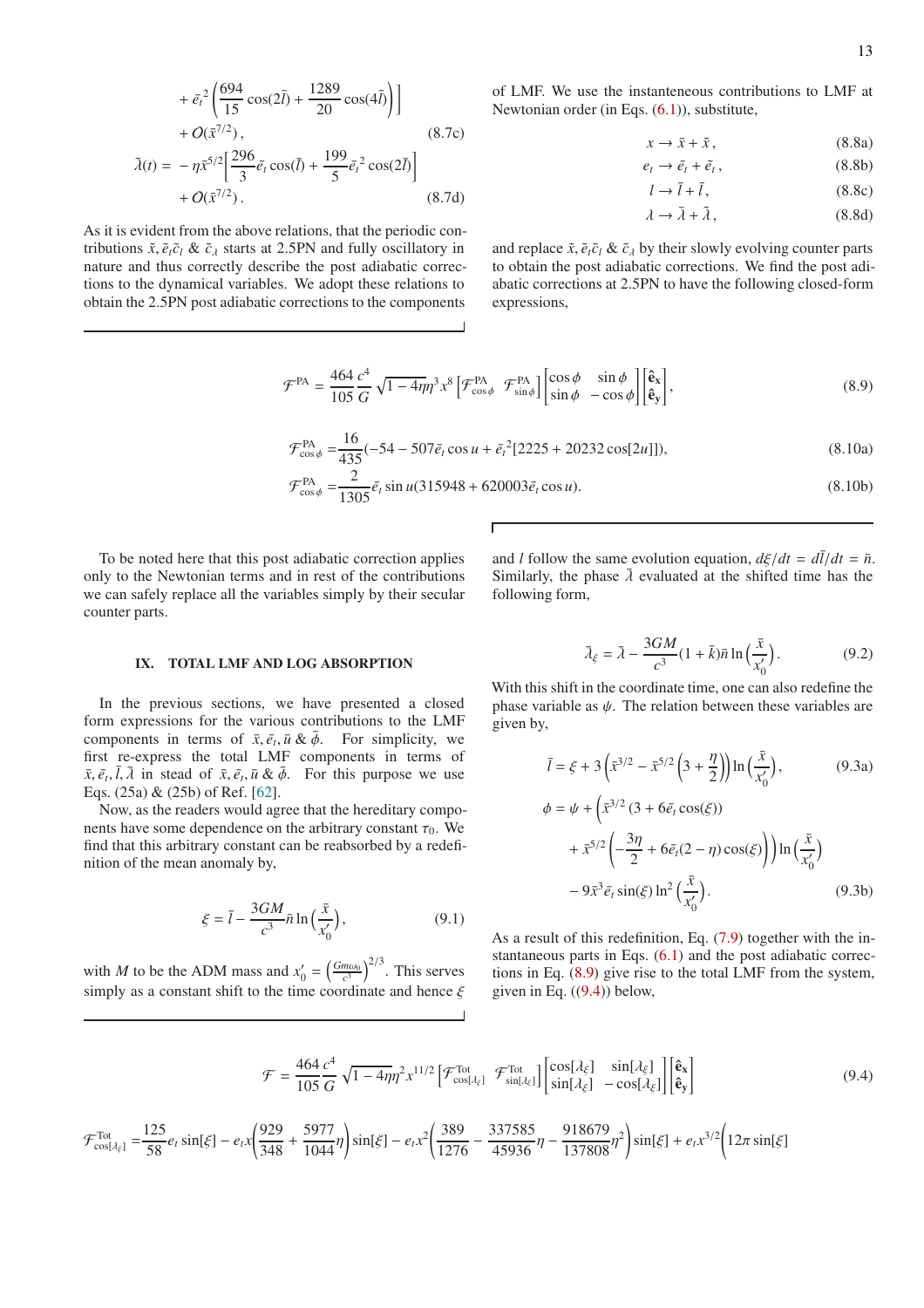$$
-\left[\frac{11277}{8410} + \frac{95951}{841} \log 2 - \frac{463563}{6728} \log 3\right] \cos[\xi]\right) + x^{5/2} \left(\frac{106187}{50460} - \frac{117774}{4205}\right) - \left[\frac{32835}{841} - \frac{109740}{841}\right] \log 2 + \left[\frac{77625}{3364} - \frac{66645}{841}\right] \log 3 + e_i \left[\frac{464114}{12615} - \frac{937549}{2523}\right] + \left[\frac{1307629}{2523} - \frac{664381}{7569}\right] \log 2 - \left[\frac{8470827}{53824} + \frac{24589467}{53824}\right] \log 3 - \left[\frac{234375}{1856} - \frac{703125}{1856}\right] \log 5\right] \cos[\xi] - \left(\frac{200123}{16704} + \frac{334669}{5568}\right) \pi \sin[\xi]\right) \tag{9.5}
$$
  
\n
$$
\mathcal{F}_{\sin[\lambda_{\xi}]}^{tot} = 1 + \frac{199}{29}e_i \cos[\xi] - x \left(\frac{452}{87} + \frac{1139}{522}\eta + e_i \left[\frac{2653}{116} + \frac{12785}{522}\eta\right] \cos[\xi]\right) + x^{3/2} \left(\frac{309}{58}\pi + e_i \left[\frac{5361}{116}\pi \cos[\xi] + \left[\frac{124698}{4205}\right]\right] + \frac{95951}{4841} \log 2 - \frac{463563}{6728} \log 3\right] \sin[\xi]\right) + x^2 \left(-\frac{71345}{22968} + \frac{36761}{2088}\eta + \frac{147101}{68904}\eta^2 - e_i \left[\frac{3010489}{34452} - \frac{1623695}{11484}\eta\right] - \frac{2793017}{68904
$$

To be noted here, although we have computed the total LMF in terms of the secular counter part of all the variables but we have removed the bar while quoting the final expression of the same in Eq. [\(9.4\)](#page-12-2). From now onward we will quote all the quantities in terms of the secular variables but represent them without the bar.

One may wish to re-express the above equation in terms of the new phase variable  $\psi$  and  $\xi$  using Eq. [\(9.7\)](#page-13-1) below. As a consistency check, in the limit  $e_t \rightarrow 0$ , above expression reduces to the estimate of LMF from a binary moving in a quasi-circular orbit (see Eq. (1) of ref. [\[21](#page-17-18)]) once  $\lambda_{\xi}$  is replaced by ψ.

$$
\lambda_{\xi} = \psi - \left[ 2e_t \sin(\xi) + \frac{5}{4} e_t^2 \sin(2\xi) + \bar{x} \left( (10 - \eta)e_t \sin(\xi) + \left( \frac{31}{4} - \eta \right) e_t^2 \sin(2\xi) \right) + x^2 \left( \frac{1}{12} \left( 624 - 235\eta + \eta^2 \right) e_t \sin(\xi) \right) \right] + \frac{1}{24} \left( 969 - 326\eta + 2\eta^2 \right) e_t^2 \sin(2\xi) - x^{5/2} \eta \left( \frac{128}{5} + \frac{888}{5} e_t \cos(\xi) + \frac{1}{45} e_t^2 (10728 + 8935 \cos(2\xi)) \right) \right],
$$
\n(9.7)

#### <span id="page-13-0"></span>X. ACCUMULATED LMF

Having discussed the flux of linear momentum, we now compute the total Linear momentum loss in the binary evolution. Total loss of linear momentum through the binary evolution over the inspiralling quasi-elliptic orbits can be obtained by integrating the LMF,

$$
\frac{d\mathcal{P}_i}{dt} = \mathcal{F}_i,\tag{10.1}
$$

$$
\mathcal{P}_i = \int_{-\infty}^t \mathcal{F}_i dt'.
$$
 (10.2)

In order to perform the integration in Eq.  $(10.2)$  we follow the prescription for the computation of the memory terms pro-

vided in Ref. [\[63](#page-18-25)] and extend it to the accuracy needed here. As one would immediately identify by replacing Eq. [\(9.4\)](#page-12-2) in Eq. [\(10.2\)](#page-13-2), that every term is of the form

<span id="page-13-3"></span><span id="page-13-1"></span>
$$
\int_{-\infty}^{t} dt' x^p e_t^q e^{i(s\lambda_\xi + r\xi)}, \tag{10.3}
$$

<span id="page-13-2"></span>where, *p*, *q*,*r*, *s* are different integers depending on the particular term. From the definition of  $\lambda_{\xi}$ , we remind the readers that  $\lambda_{\xi} = (1 + k)\xi$  and  $\xi = nt$ . We quote the final result for integration in Eq. [\(10.3\)](#page-13-3) below,

$$
-\frac{i}{n(r+s(1+k))}\left(1-\frac{3i\chi(T_R)}{8(r+s(1+k))}-\frac{i\chi(T_R)}{(r+s(1+k))}\right]-\frac{p}{4}+\frac{19q}{48}\right)x^p e^q e^{i(s\lambda_{\xi}+r\xi)}.
$$
(10.4)

We also give the detailed computation in Appendix [A.](#page-15-0) Fur-<br>thermore, we observe that there are two types of terms. In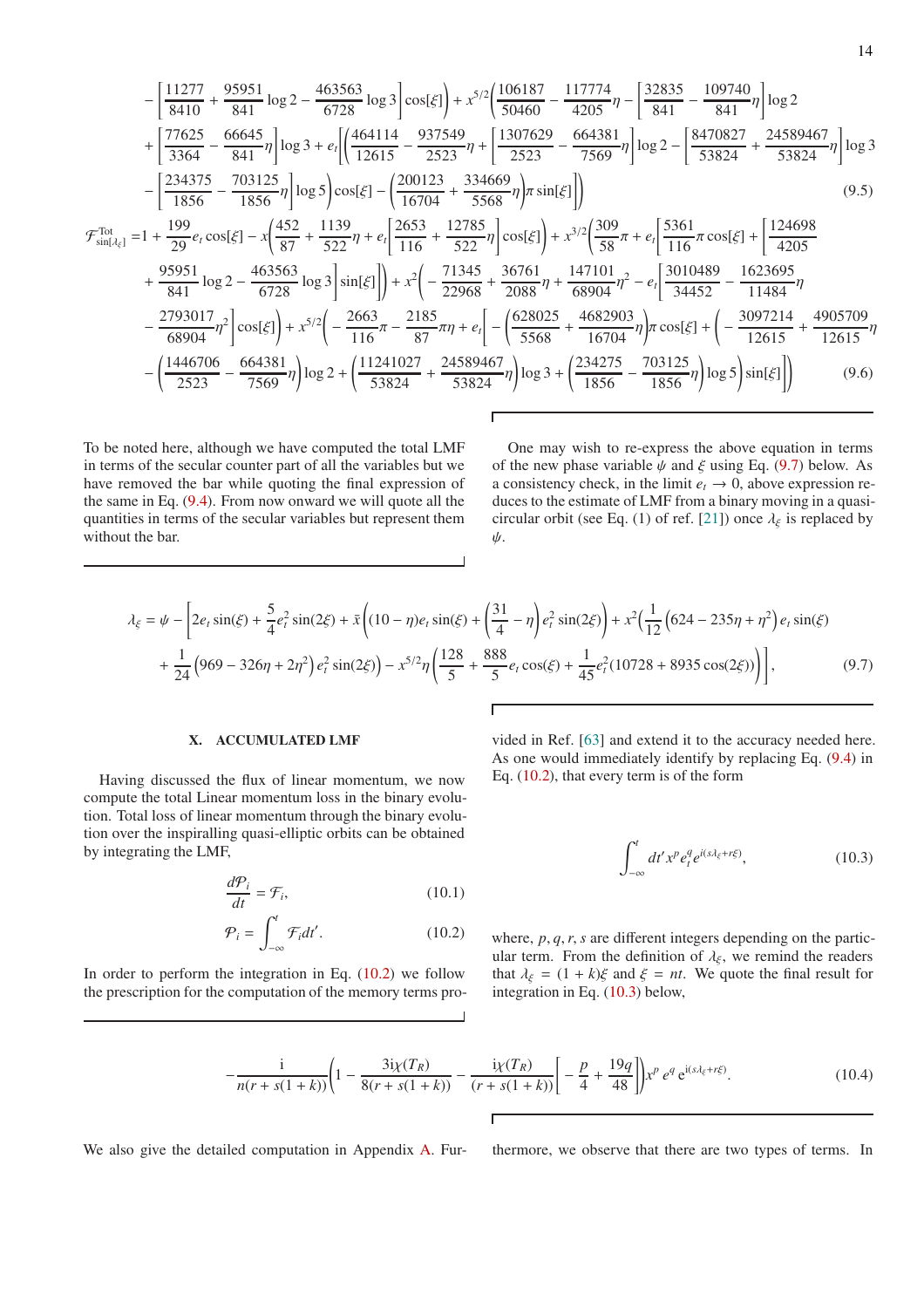the first case, when  $r \neq -s$ , we identify as the fast oscillatory terms, preserving the usual PN notion in their expansion. On the other hand, when  $r = -s$ , the terms oscillate on the periastron precession timescale hence slowly oscillating. As a result they are enhance by 1PN. We quote our final accumulated

<span id="page-14-0"></span>LMF expressions in Eq. [\(10.5\)](#page-14-0). As evident from Eq. [\(10.5\)](#page-14-0), we observe a relative -1PN and a 0.5PN term appearing in the expression due to the argument presented above. This effect is also seen in case of slow oscillatory memory [\[63](#page-18-25)]. These terms are not present in case of quasi-circular orbits.

$$
\mathcal{P} = -\frac{464}{105} \sqrt{1 - 4\eta} \eta^2 c m x^4 \left[ \mathcal{P}_{\cos[\lambda_{\xi}]} \ \mathcal{P}_{\sin[\lambda_{\xi}]} \right] \begin{bmatrix} \cos[\lambda_{\xi}] & \sin[\lambda_{\xi}] \\ \sin[\lambda_{\xi}] & -\cos[\lambda_{\xi}] \end{bmatrix} \begin{bmatrix} \hat{\mathbf{e}}_{\mathbf{x}} \\ \hat{\mathbf{e}}_{\mathbf{y}} \end{bmatrix}
$$
(10.5)

$$
\mathcal{P}_{\cos[A_{\xi}]} = \frac{91}{116x}e_{i}\cos[\xi] + 1 - e_{i}\left(\frac{1195}{522} + \frac{301}{232}\eta\right)\cos[\xi] + \sqrt{x}e_{i}\left(\frac{1323}{232}\pi\cos[\xi] + \frac{2737}{880} + \frac{364}{45}\eta\right)\sin[\xi]\right) + x\left(-\frac{452}{87} - \frac{1139}{522}\eta\right)
$$
  
\n
$$
+ e_{i}\left[\frac{506521}{18729} - \frac{396779}{25056}\eta + \frac{2429}{928}\eta^2\right]\cos[\xi]\right) + x^{3/2}\left(\frac{309}{58}\pi + e_{i}\left[\left(-\frac{67663}{6264} - \frac{19729}{783}\eta\right)\pi\cos[\xi] + \left(-\frac{1721569}{50460} + \frac{40249}{841}\log 2)\right]\right)
$$
  
\n
$$
- \frac{174069}{6728}\log 3 - \frac{786671}{9396}\eta - \frac{6146}{783}\eta^2\right)\sin[\xi]\right) + x^2\left(-\frac{21345}{22968} + \frac{36761}{2088}\eta + \frac{147101}{68904}\eta + e_{i}\left[\frac{13818}{145}\pi\eta\sin[\xi]\right]
$$
  
\n
$$
+ \left(-\frac{10384631}{300672}\eta - \frac{138103\pi}{62013600}\eta + \frac{15582709}{413424}\eta^2 + \frac{17003}{2784}\eta^3\right)\cos[\xi]\right) + x^{5/2}\left(-\frac{2663\pi}{116} - \frac{2185\pi}{87}\eta + e_{i}\left[\frac{(10102429\pi)}{10092}\right]
$$
  
\n
$$
- \frac{80835007\pi}{300672}\eta - \frac{138103\pi}{2349}\eta^2\right)\cos[\xi] + \left(\frac{581188
$$

As an algebraic test, in the limit  $e_t \to 0$ , we recover the correct circular orbit result presented in Ref. [\[22](#page-17-19)] by replacing  $\lambda_{\xi}$  with  $\psi$  where  $\psi$  is the orbital phase in case of compact binaries in quasi-circular orbits.

#### XI. CONCLUSION

In this paper we compute rate of loss of linear momentum in the far-zone of a nonspinning inspiralling compact binary system in quasi-elliptical orbits. We use QK representation of the orbital variable at 2.5PN. We quote the linear momentum flux accurate upto  $O(e_t)$  at 2.5PN. We also provide a closed form expression for the accumulated linear momentum over the binary evolution. Unlike the linear momentum flux, we observe an additional -1PN and a 0.5PN term appearing in expression for the total linear momentum (see Eq.  $(10.5)$ ). This is a very similar effect as seen in computation of the slow oscillatory memory presented in ref [\[63\]](#page-18-25).

In most of the previous literature  $[21, 22]$  $[21, 22]$ , Eq.  $(10.2)$  is used to compute the recoil of the center of mass of the binary where the recoil velocity,  $V_i = -P_i/m$ . Although, recently in ref. [\[64\]](#page-18-26), the authors have argued that the momentum balance equation for the compact binary system will have an additional contribution from the flux associated to the center of mass position. Hence identification of −P*i*/*m* to the recoil velocity may lead to underestimation of the same. We postpone the calculation of the center of mass flux and the recoil for the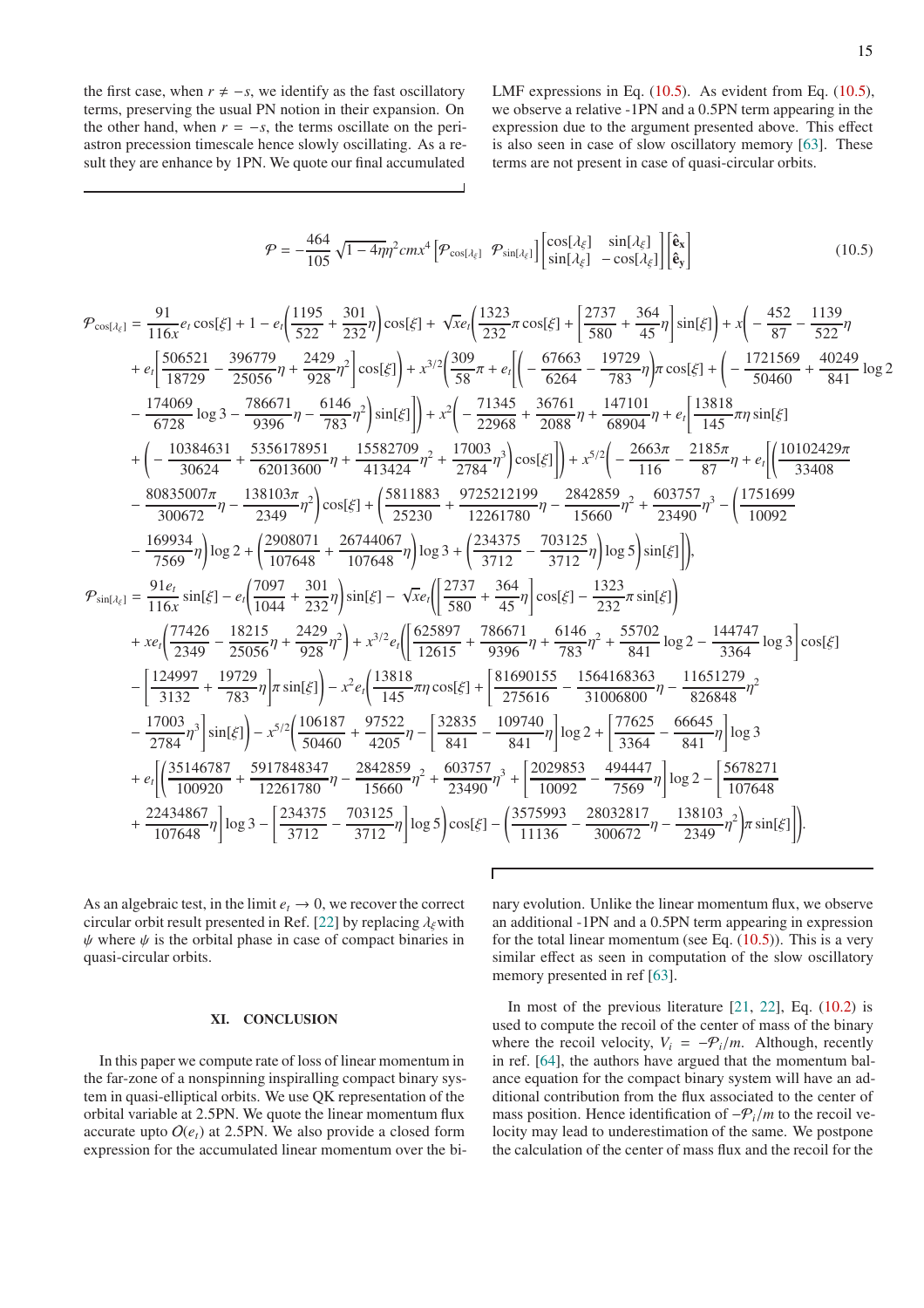future work.

## XII. ACKNOWLEDGEMENT

We would like to thank K. G. Arun for priming the author for the topic and for subsequent fruitful discussions. We also acknowledge Chandra Kant Mishra for his valuable suggestions, inputs and cross checking some of the initial computations. Moreover, we thank B. Iyer, G. Faye, M. Favata, C. M. Will for stimulating discussions. Furthermore, we appreciate all the help from the computational facilities at the Institute of Mathematical Sciences, India during the initial phase of this work and the Atlas Computational Cluster team at the Albert Einstein Institute in Hanover for their beyond excellent assistance.

#### <span id="page-15-0"></span>Appendix A: Integrals used to compute the accumulated LMF

We extensively use the method developed for the oscillatory memory integrals in ref. [\[63\]](#page-18-25) to compute the accumulated linear momentum over the binary evolution. However, to achieve the desired accuracy for our calculation, we extend the procedure to one higher order. We provide the complete prescription here. For convenience we set  $G = c = 1$  in this appendix. We define the standard integral form  $(Eq. (10.3))$  $(Eq. (10.3))$  $(Eq. (10.3))$  that has to be computed as

<span id="page-15-4"></span><span id="page-15-1"></span>
$$
S_{\rm osc.} = \int_{-\infty}^{T_R} \mathrm{d}t \, x^p(t) \, e_t^q(t) \, e^{i(s \lambda_\xi + r\xi)} \,. \tag{A1}
$$

The eccentric orbit is assumed to evolve only with the secular radiation-reaction equations [\[5](#page-17-4), [6](#page-17-5)] given by

$$
\frac{dx}{dt} = \frac{c^3 \eta}{Gm} \frac{x^5}{(1 - e_t^2)^{7/2}} \left( \frac{64}{5} + \frac{584}{15} e_t^2 + \frac{74}{15} e_t^4 \right),\tag{A2a}
$$

$$
\frac{de_t}{dt} = -\frac{c^3 \eta}{Gm} \frac{e_t x^4}{(1 - e_t^2)^{5/2}} \left( \frac{304}{15} + \frac{121}{15} e_t^2 \right),\tag{A2b}
$$

with  $e_t = 1$  in the remote past when  $x = 0$ . We ignore all the astrophysical process such as mass loss during the binary evolution. We rewrite the evolution Eq. [\(A2a\)](#page-15-1) accurate upto the leading order in *x* and keep terms at  $O(e_i^2)$ ,

$$
\frac{dx(t)}{dt} = \frac{64\eta x^5(t)}{5m} \left[ 1 + \frac{157}{24} e_t^2(t) \right],
$$
\n(A3)

and integrate it over a time interval up to some coalescence time  $T_c$ , where the orbital frequency and therefore *x* tends to infinity:

$$
\int_{t}^{T_C} \mathrm{d}t = \int_{x(t)}^{\infty} \frac{\mathrm{d}x(t)}{(\mathrm{d}x/\mathrm{d}t)} \,. \tag{A4}
$$

Thereby, we find an explicit relation between the orbital frequency (related to *x*) and time *t*:

$$
T_C - t = \frac{5m}{256\eta} \frac{1}{x^4(t)} \left[ 1 - \frac{157}{43} e_t^2(t) \right].
$$
 (A5)

Considering only the leading order, we find

$$
e_t(t) = e_t(T_R) \left(\frac{x(T_R)}{x(t)}\right)^{19/12}.
$$
 (A6)

$$
x(t) = \frac{1}{4} \left( \frac{5m}{\eta(T_C - t)} \right)^{1/4} \left[ 1 - \frac{157}{172} e_t^2(T_R) \left( \frac{T_C - t}{T_C - T_R} \right)^{19/24} \right].
$$
 (A7)

For our convenience we introduce a new integration variable  $y = \frac{T_R - t}{T_C - T_R}$  and the different time-dependent quantities in terms of y and their values at the current time  $T_R$ . For *x* we find

$$
x(y) = x(T_R)(1+y)^{-1/4} \left[ 1 - \frac{157}{172} e_t^2(T_R) \left( (1+y)^{19/24} - 1 \right) \right],
$$
 (A8)

and for the eccentricity we find

<span id="page-15-3"></span><span id="page-15-2"></span>
$$
e_t(y) = e_t(T_R)(1+y)^{19/48} . \tag{A9}
$$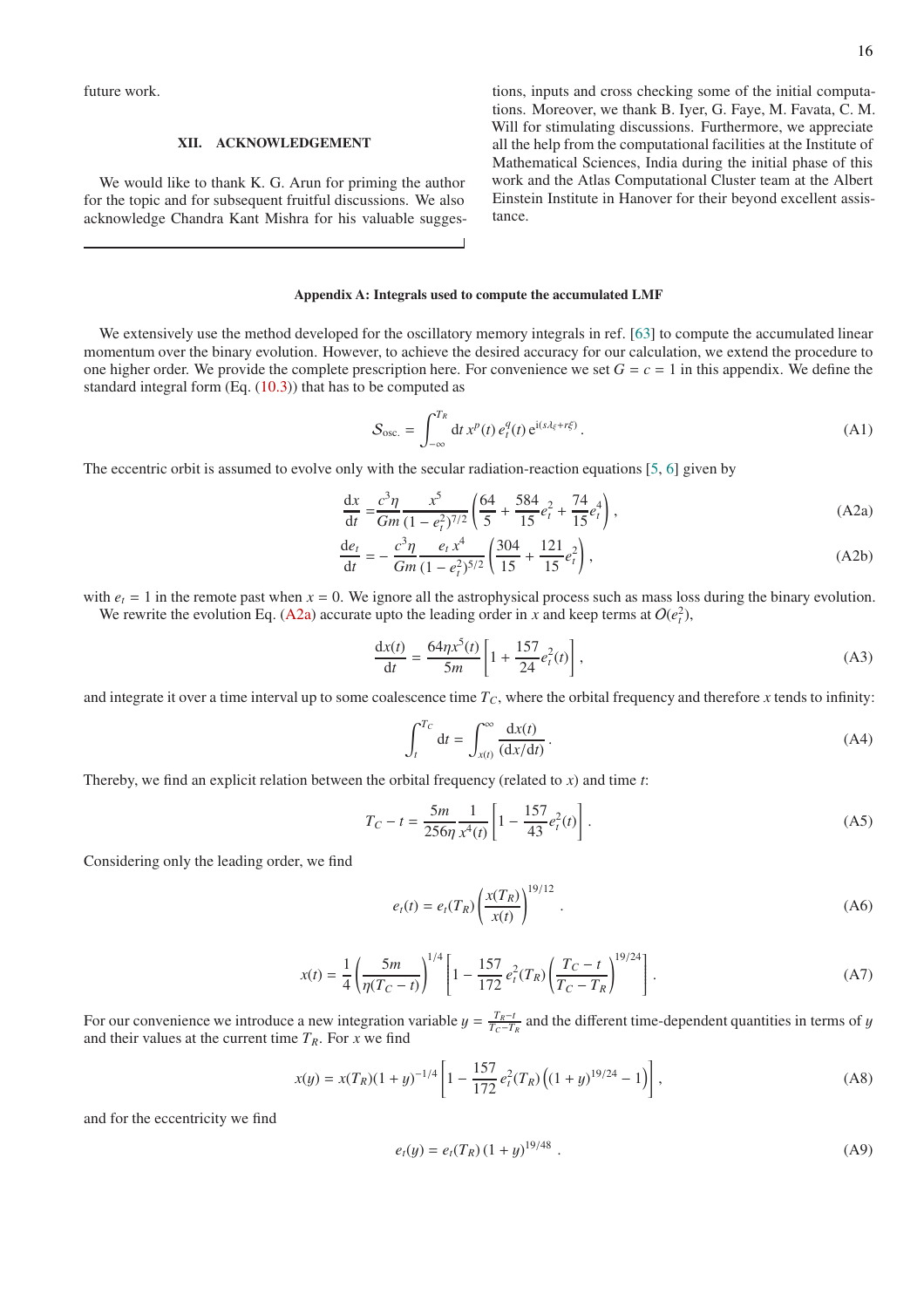Note that in the remote past as  $y \to \infty$ , the eccentricity evolves until it reaches the maximum value of 1. Furthermore, the redefined mean anomaly  $\xi(t)$  in terms of y and its value at the current time is the following,

$$
\xi(t) = \xi(T_C) - \int_{T_C}^t dt' \, n(t') = \xi(T_C) - \frac{1}{m} \int_{T_C}^t dt' \, x^{3/2}(t') = \xi(T_C) - \frac{(T_C - T_R)}{m} \int_{-1}^y dy' \, x^{3/2}(y') \,. \tag{A10}
$$

Now inserting  $x(y)$  given in Eq. [\(A8\)](#page-15-2) we find,

$$
\xi(t) = \xi(T_C) - \frac{8(T_C - T_R)x^{3/2}(T_R)}{5m}(1+y)^{5/8} \left[1 - \frac{471}{11696}e_t^2(T_R)\left(15(1+y)^{19/24} - 34\right)\right],\tag{A11}
$$

where  $\xi(T_C)$  is the value of  $\xi$  at the coalescence. Hence, the mean anomaly at the current time  $T_R$  is given by

$$
\xi(T_R) = \xi(T_C) - \frac{8(T_C - T_R)x^{3/2}(T_R)}{5m} \left[ 1 + \frac{8949}{11696} e_t^2(T_R) \right].
$$
\n(A12)

Now using Eqs. [\(A11\)](#page-16-0) & [\(A12\)](#page-16-1) we find  $\xi(t)$  in terms of  $\xi(T_R)$  and y,

$$
\xi(t) = \xi(T_R) - \frac{8(T_C - T_R)x^{3/2}(T_R)}{5m} \left[ (1+y)^{5/8} - 1 \right] \left[ 1 - \frac{471}{11696} e_t^2(T_R) \frac{19 - 34(1+y)^{5/8} + 15(1+y)^{17/12}}{(1+y)^{5/8} - 1} \right],\tag{A13}
$$

where  $x(T_R)$  and  $e_t(T_R)$  denote their respective current values of *x* and  $e_t$ .

Now we introduce a dimensionless "adiabatic parameter"  $\chi(T_R)$ , related to the the inspiral rate at the current retarded time  $T_R$ which is defined as the ratio between the current period and the time difference between the current time and the coalescence,

<span id="page-16-3"></span><span id="page-16-2"></span><span id="page-16-1"></span><span id="page-16-0"></span>
$$
\chi(T_R) = \frac{1}{n(T_R)(T_C - T_R)},\tag{A14}
$$

where  $n(T_R) = x^{3/2} (T_R)/m$  at leading order. We re-write the the adiabatic parameter  $\chi(T_R)$  in terms of  $x(T_R)$  and  $e(T_R)$ ,

$$
\chi(T_R) = \frac{256\eta}{5} x^{5/2} (T_R) \left[ 1 + \frac{157}{43} e_t^2 (T_R) \right].
$$
\n(A15)

We express  $\xi(t)$  in Eq. [\(A13\)](#page-16-2) in terms of  $\chi(T_R)$ ,

$$
\xi(t) = \xi(T_R) - \frac{8}{5\chi(T_R)} \left[ (1+y)^{5/8} - 1 \right] \left[ 1 - \frac{471}{11696} e_t^2(T_R) \frac{19 - 34(1+y)^{5/8} + 15(1+y)^{17/12}}{(1+y)^{5/8} - 1} \right].
$$
 (A16)

Now using Eqs. [\(A8\)](#page-15-2), [\(A9\)](#page-15-3)  $\&$  [\(A16\)](#page-16-3), we rewrite Eq. [A1](#page-15-4) as an integral over y:

$$
J_{\text{mem}} = (T_C - T_R) \int_0^\infty dy \, x^p(y) \, e_t^q(y) \, e^{i(s \lambda_\xi(y) + r\xi(y))}
$$
\n
$$
= (T_C - T_R) \, e^{i(r+s(1+k))\xi(T_R)} \int_0^\infty dy \, x^p(y) \, e_t^q(y) \exp\left\{-\frac{8i(r+s(1+k))}{5\chi(T_R)} \left[(1+y)^{5/8} - 1\right]\right\}
$$
\n
$$
\times \left[1 - \frac{471}{11696} e_t^2(T_R) \frac{19 - 34(1+y)^{5/8} + 15(1+y)^{17/12}}{(1+y)^{5/8} - 1}\right]\right\}.
$$
\n(A17)

Schematically the above integral can be written as,

<span id="page-16-4"></span>
$$
J_{\text{mem}} \sim \int_0^\infty dy \, f(y) \exp\left[\frac{i}{\chi(T_R)} g(y)\right]. \tag{A18}
$$

We use the technique, integrate by parts, use result from the following type of integral:

$$
\int dy e^{i\sigma g(y)} = -\frac{i}{\sigma g'(y)} e^{i\sigma g(y)} - \frac{g''(y)}{[\sigma^2 g'(y)^3]} e^{i\sigma g(y)} + O(g'(y)^{-3}).
$$
\n(A19)

This formula is valid as long as  $g'(y)$  is sufficiently large. Integrating Eq. [\(A18\)](#page-16-4) by parts we get

$$
J_{\text{mem}} \sim f(y) \left[ \left( -\frac{\mathrm{i}\chi(T_R)}{g'(y)} - \frac{\chi(T_R)^2 g''(y)}{[g'(y)]^3} \right) \exp\left[ \frac{\mathrm{i}}{\chi(T_R)} g(y) \right] \right]_0^{\infty} + \mathrm{i}\chi(T_R) \int_0^{\infty} \mathrm{d}y \, \frac{f'(y)}{g'(y)} \exp\left[ \frac{\mathrm{i}}{\chi(T_R)} g(y) \right] + O(\chi(T_R)^3). \tag{A20}
$$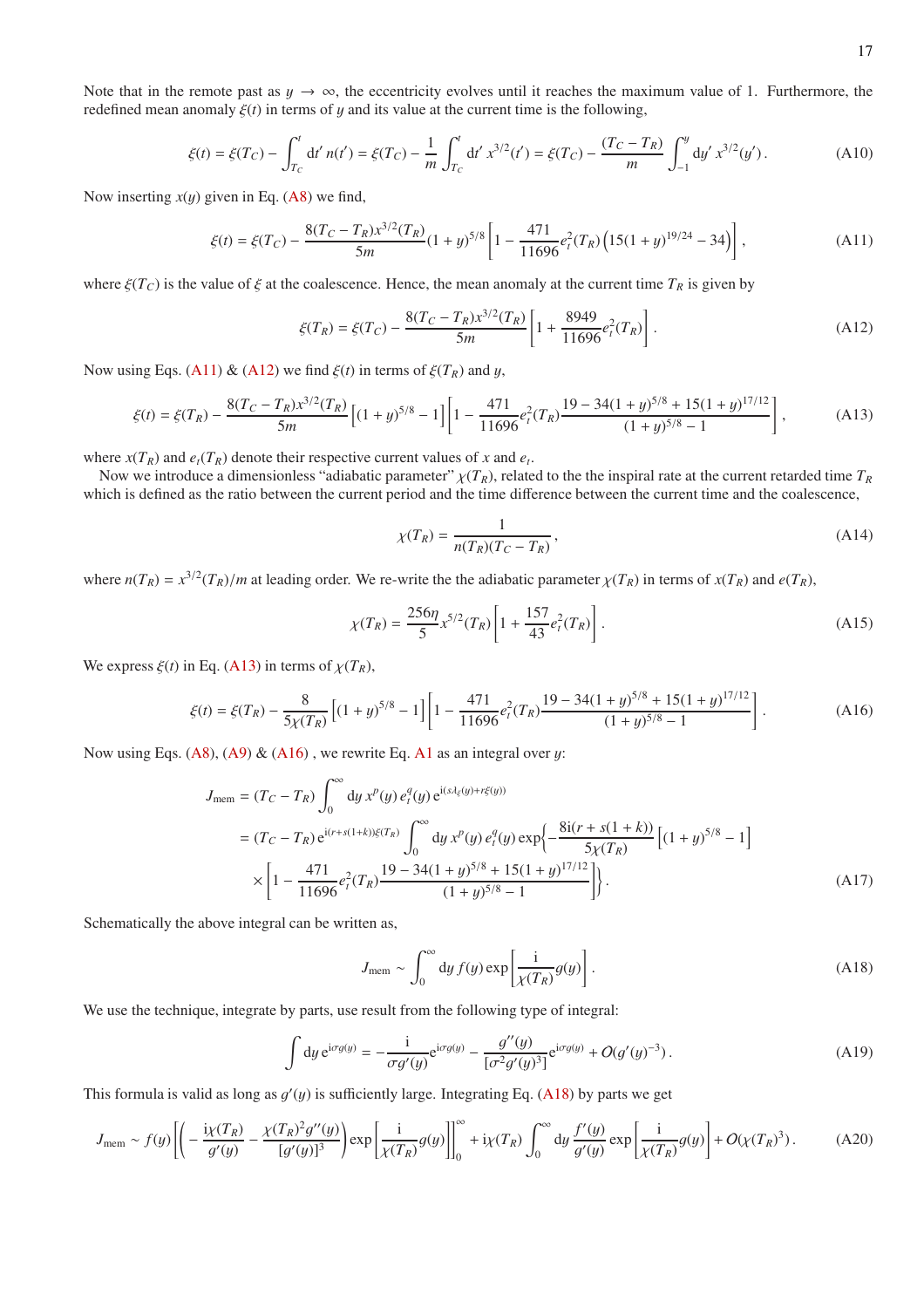$$
\sim f(y)\left[\left(-\frac{\mathrm{i}\chi(T_R)}{g'(y)} - \frac{\chi(T_R)^2 g''(y)}{[g'(y)]^3}\right)\exp\left[\frac{\mathrm{i}}{\chi(T_R)}g(y)\right]\right]_0^\infty + \mathrm{i}\chi(T_R) \times \frac{f'(y)}{g'(y)}\left[-\frac{\mathrm{i}\chi(T_R)}{g'(y)}\exp\left[\frac{\mathrm{i}}{\chi(T_R)}g(y)\right]\right]_0^\infty + O(\chi(T_R)^3) \tag{A21}
$$

$$
\sim f(y)\left[\left(\frac{i\chi(T_R)}{g'(y)} + \frac{\chi(T_R)^2 g''(y)}{[g'(y)]^3}\right) \exp\left[\frac{i}{\chi(T_R)}g(y)\right]\right]_{y=0} + i\chi(T_R) \times \frac{f'(y)}{g'(y)}\left[\frac{i\chi(T_R)}{g'(y)} \exp\left[\frac{i}{\chi(T_R)}g(y)\right]\right]_{y=0} + O(\chi(T_R)^3) \quad \text{(A22)}
$$

$$
\sim f(y)\left[\frac{\mathrm{i}\chi(T_R)}{g'(y)}\exp\left[\frac{\mathrm{i}}{\chi(T_R)}g(y)\right]\left(1-\mathrm{i}\chi(T_R)\frac{g''(y)}{g'(y)^2}+\mathrm{i}\chi(T_R)\frac{f'(y)}{f(y)g'(y)}\right)\right]_{y=0} \tag{A23}
$$

Now in our case the different functions are the following,

$$
f'(y)\Big|_{y=0} = \left[px^{p-1}e^q\frac{dx}{dy} + qx^pe^{q-1}\frac{de}{dy}\right]_{y=0} = -\frac{p}{4}x^pe_i^q + \frac{19}{48}qx^pe_i^q
$$
 (A24)

$$
g'(y)\Big|_{y=0} = -(r + s(1+k))
$$
\n(A25)

$$
g''(y)\Big|_{y=0} = \frac{3}{8}(r + s(1+k))
$$
\n(A26)

As y approaches infinity in the remote past, the quantity  $f(y) = x^p(y)e^q(y)$  and  $f'(y)$  both approach zero. since at early times  $x \to 0$  (as the frequency reaches zero) and maximum achievable value for the eccentricity can be 1 in our model. While evaluating the terms at  $y = 0$ , we recover x and  $e_t$  at the current time and  $g(0) = 0$ . The derivative  $g'(y)$  in the denominator evaluated at  $y = 0$  is effectively 1 multiplied by some constants. We keep terms at order  $O(\chi(T_R)^2)$  and the higher-order contributions can be safely ignored. We find the final result for the integral in Eq. [\(A1\)](#page-15-4) as

$$
S_{\text{osc.}} = -(T_c - T_R) x^p e^q e^{i(s\lambda_{\xi} + r\xi)} \frac{i\chi(T_R)}{(r + s(1 + k))} \left(1 - \frac{3i\chi(T_R)}{8(r + s(1 + k))} - \frac{i\chi(T_R)}{(r + s(1 + k))} \right) \left[-\frac{p}{4} + \frac{19q}{48}\right] \right)
$$
  
= 
$$
-\frac{i}{n(r + s(1 + k))} \left(1 - \frac{3i\chi(T_R)}{8(r + s(1 + k))} - \frac{i\chi(T_R)}{(r + s(1 + k))} \right) \left[-\frac{p}{4} + \frac{19q}{48}\right] x^p e^q e^{i(s\lambda_{\xi} + r\xi)},
$$
(A27)

This allows us to compute the oscillatory hereditary integrals in Eq. [\(10.3\)](#page-13-3).

- <span id="page-17-0"></span>[1] A. Peres, Phys. Rev. D 128, 2471 (1962), URL <http://link.aps.org/doi/10.1103/PhysRev.128.2471>.
- <span id="page-17-1"></span>[2] A. Papapetrou, Ann. Inst. Henri Poincaré XIV, 79 (1962).
- <span id="page-17-2"></span>[3] S. Komossa, H. Zhou, and H. Lu, Astrophys. J. 678, L81 (2008), 0804.4585.
- <span id="page-17-3"></span>[4] D. Merritt et al., The Astrophysical Journal Letters 607, L9  $(2004)$ .
- <span id="page-17-4"></span>[5] P. C. Peters and J. Mathews, Phys. Rev. 131, 435 (1963).
- <span id="page-17-5"></span>[6] P. C. Peters, Phys. Rev. **136**, B1224 (1964).
- <span id="page-17-6"></span>[7] Y. Kozai, Astron. J. 67, 591 (1962).
- <span id="page-17-7"></span>[8] M. J. Benacquista, Living Rev. Relativity 5, 2 (2002), http://www.livingreviews.org/lrr-2002-2, astro-ph/0202056.
- <span id="page-17-8"></span>[9] K. Gultekin, M. C. Miller, and D. P. Hamilton, Astrophys. J. 616, 221 (2004), astro-ph/0402532.
- [10] B.-M. Hoang, S. Naoz, B. Kocsis, W. Farr, and J. McIver, Astrophys. J. 875, L31 (2019), 1903.00134.
- <span id="page-17-9"></span>[11] B.-M. Hoang, S. Naoz, B. Kocsis, F. A. Rasio, and F. Dosopoulou, ApJ 856, 140 (2018), 1706.09896.
- <span id="page-17-10"></span>[12] R. Abbott et al. (LIGO Scientific, Virgo), Phys. Rev. Lett. 125, 101102 (2020), 2009.01075.
- <span id="page-17-11"></span>[13] R. Abbott et al. (LIGO Scientific, Virgo), Astrophys. J. Lett. 900, L13 (2020), 2009.01190.
- <span id="page-17-12"></span>[14] J. C. Bustillo, N. Sanchis-Gual, A. Torres-Forné, and J. A. Font, Phys. Rev. Lett. 126, 201101 (2021), 2009.01066.
- [15] I. Romero-Shaw, P. D. Lasky, E. Thrane, and J. C. Bustillo, 903, L5 (2020), URL <https://doi.org/10.3847/2041-8213/abbe26>.
- <span id="page-17-13"></span>[16] V. Gayathri, J. Healy, J. Lange, B. O'Brien, M. Szczepanczyk, I. Bartos, M. Campanelli, S. Klimenko, C. Lousto, and R. O'Shaughnessy, *Gw190521 as a highly eccentric black hole merger* (2020), 2009.05461.
- <span id="page-17-14"></span>[17] J. Bekenstein, Astrophys. J. **183**, 657 (1973).
- <span id="page-17-15"></span>[18] M. J. Fitchett, Mon. Not. R. Astron. Soc. 203, 1049 (1983).
- <span id="page-17-16"></span>[19] M. J. Fitchett and S. Detweiler, MNRAS 211, 933 (1984).
- <span id="page-17-17"></span>[20] A. G. Wiseman, Phys. Rev. D 46, 1517 (1992), URL <http://link.aps.org/doi/10.1103/PhysRevD.46.1517>.
- <span id="page-17-18"></span>[21] L. Blanchet, M. S. S. Qusailah, and C. M. Will, Astrophys. J 635, 508 (2005), astro-ph/0507692.
- <span id="page-17-19"></span>[22] C. K. Mishra, K. Arun, and B. R. Iyer, Phys.Rev. D 85, 044021 (2012), 1111.2701.
- <span id="page-17-20"></span>[23] T. Damour and A. Gopakumar, Phys. Rev. D 73, 124006 (2006).
- <span id="page-17-21"></span>[24] M. Favata, S. A. Hughes, and D. E. Holz, Astrophys. J. 607, L5 (2004), astro-ph/0402056.
- <span id="page-17-22"></span>[25] M. Campanelli, Class. Quant. Grav. 22, S387 (2005), astroph/0411744.
- [26] J. G. Baker, J. Centrella, D.-I. Choi, M. Koppitz, J. R. van Meter, and M. C. Miller, Astrophys. J. 653, L93 (2006), astroph/0603204.